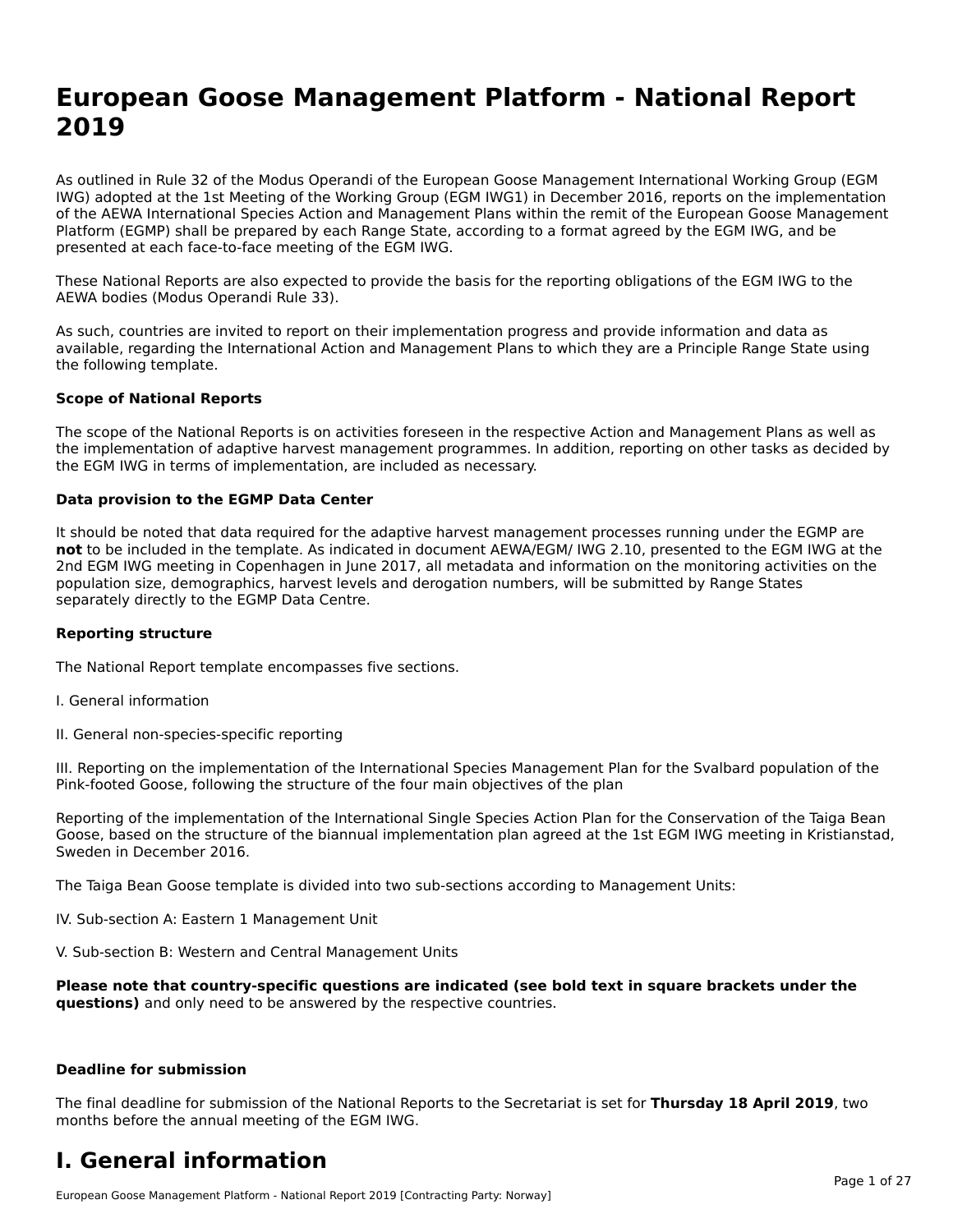#### **To be completed by all Range States**

Name of reporting country › Norway

# **Designated National EGMP Administrative Authority**

Full name of the institution › Norwegian Environment Agency

Name and title of the head of institution› Director General Ellen Hambro

Mailing address - Street and number › Norwegian Environment Agency

P.O. Box › P.O. Box 5672 Torgard

Postal code› 7485

City › Trondheim

**Country** › Norway

Telephone › +4773580500

E-mail› postmottak@miljodir.no

Website› www.miljodirektoratet.no

## **Designated National Government Representative (NGR) for EGMP matters**

Name and title of the NGR › Principal Adviser Øystein Størkersen

Affiliation (institution, department) › Norwegian Envrionment Agency

Mailing address - Street and number › oystein.storkersen@miljodir.no

P.O. Box › P.O. Box 5672 Torgard

Postal code› 7485

City › Trondheim

**Country** › Norway

Telephone  $+4773580500$ 

E-mail› oystein.storkersen@miljodir.no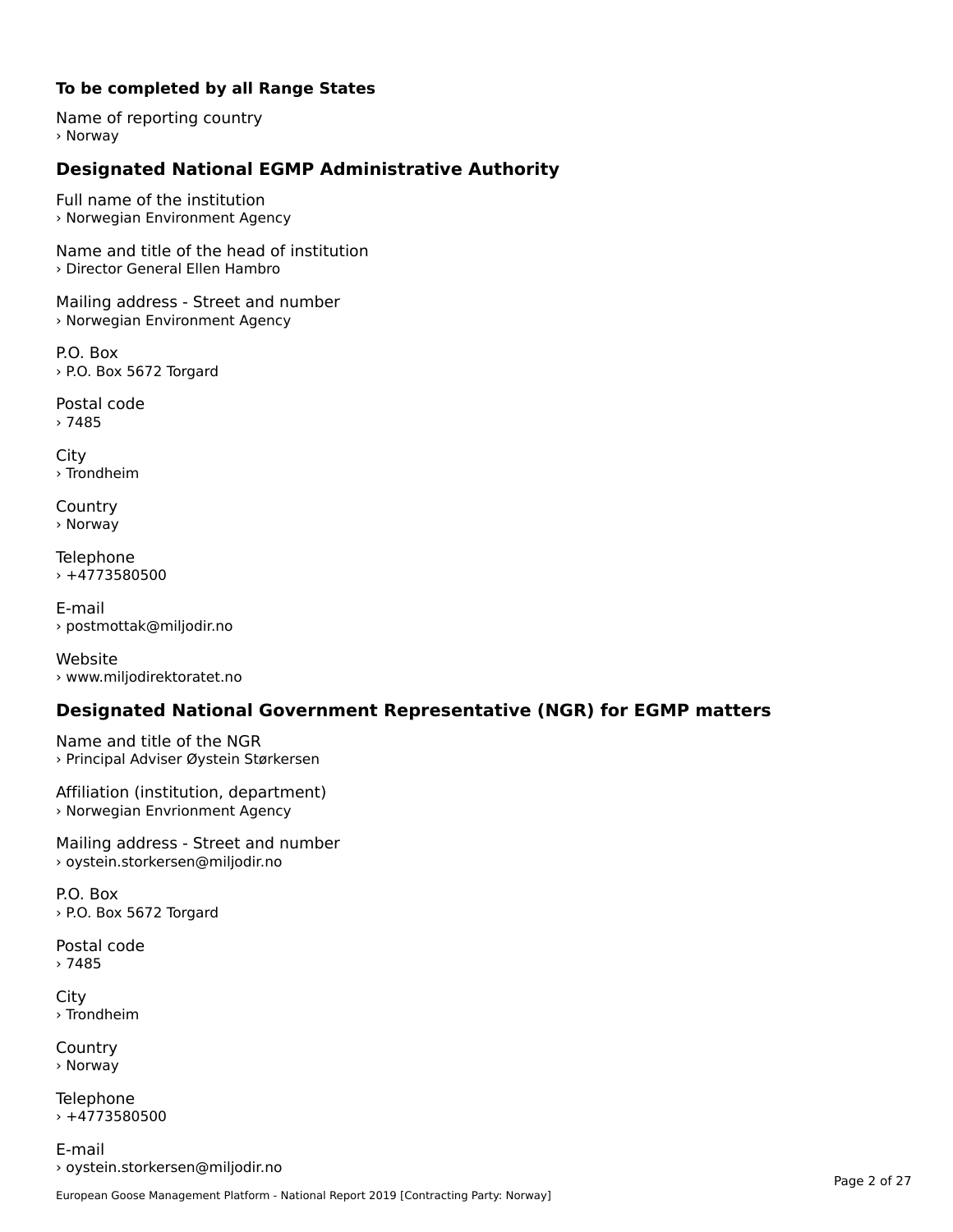Website› www.miljodirektoratet.no

#### **Additional designated National Government Representative (NGR) for EGMP matters (if available)**

Name and title of the NGR› Senior Adviser Arild Espelien

Affiliation (institution, department) › Norwegian Environment Agency

Mailing address - Street and number › Arild.espelien@miljodir.no

P.O. Box › P.O. Box 5672 Torgard

Postal code › 7485

**City** › Trondheim

**Country** › Norway

Telephone › +4773580500

E-mail› arild.robert.espelien@miljodir.no

Website › www.miljodirektroratet.no

# **Designated National Expert (NE) for EGMP matters**

Name and title of the NE › Senior Researcher Ingunn Tombre

Affiliation (institution, department) › Norwegian Institute for Nature Research/NINA

Mailing address - Street and number > Ingunn.tombre@nina.no

 $\overline{P}$ ›

Postal code

›

**City** › Tromsø

**Country** › Norway

Telephone

E-mail› ingunn.tombre@nina.no

Website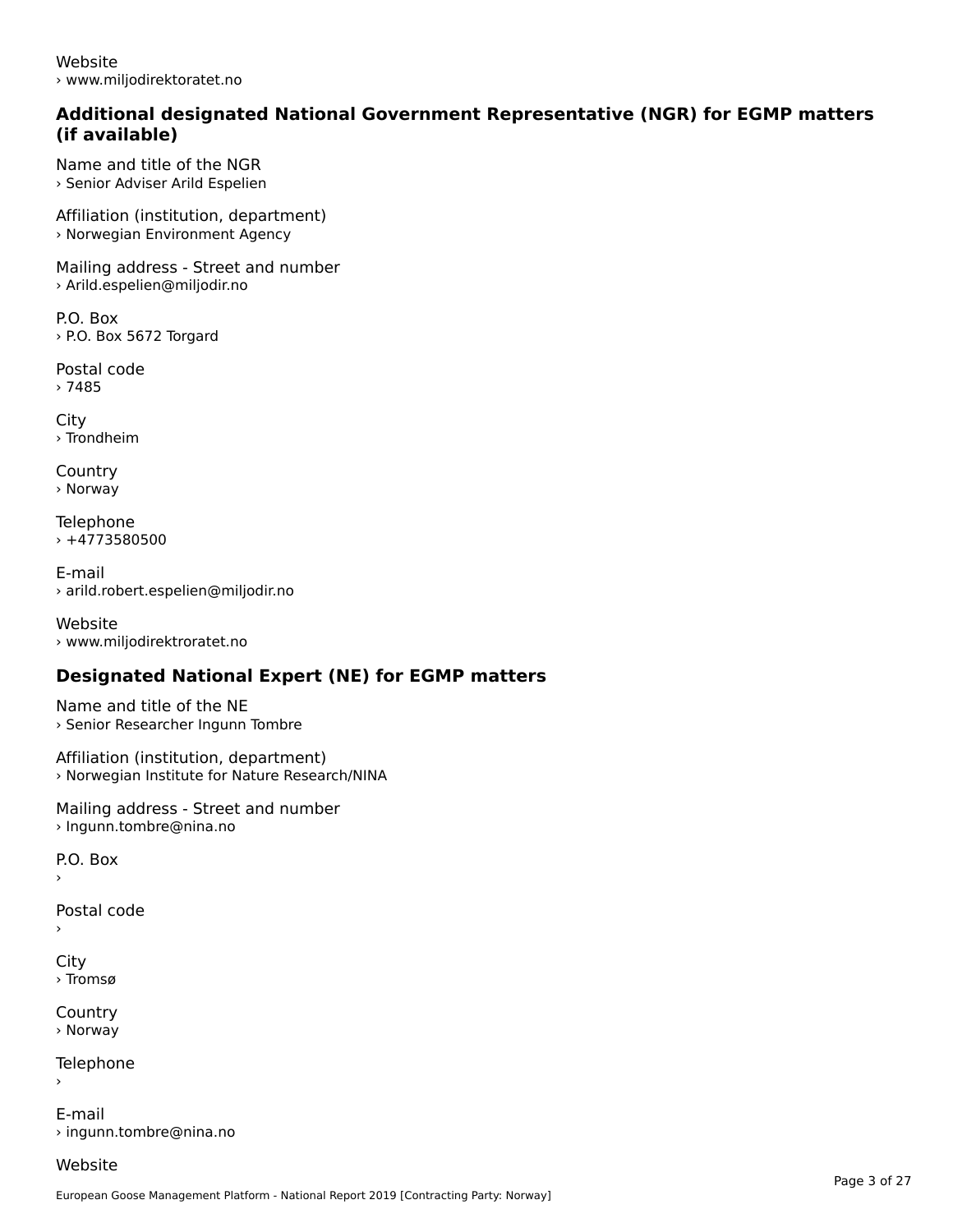› www.nina.no

### **Additional designated National Expert (NE) for EGMP matters (if available)**

Name and title of the NE Affiliation (institution, department) Mailing address - Street and number  $\overline{P}$ ›Postal code City ›**Country Telephone**  $\bar{\phantom{a}}$ E-mail›Website›

#### **Other relevant institutions/entities/individual experts that have contributed to this report**report

Please insert information on any other relevant institutions/entities/individual experts that have › Norwegian Farmers Union: Ove Martin Gundersen (ove.martin.gundersen@bondelaget.no) *,* Norwegian Fanners Omon. Ove<br>Norwegian Hunters Association: Webjørn Svendsen (ws@njff.no)

# **Additional information and comments (optional)**

Please insert additional information and comments ›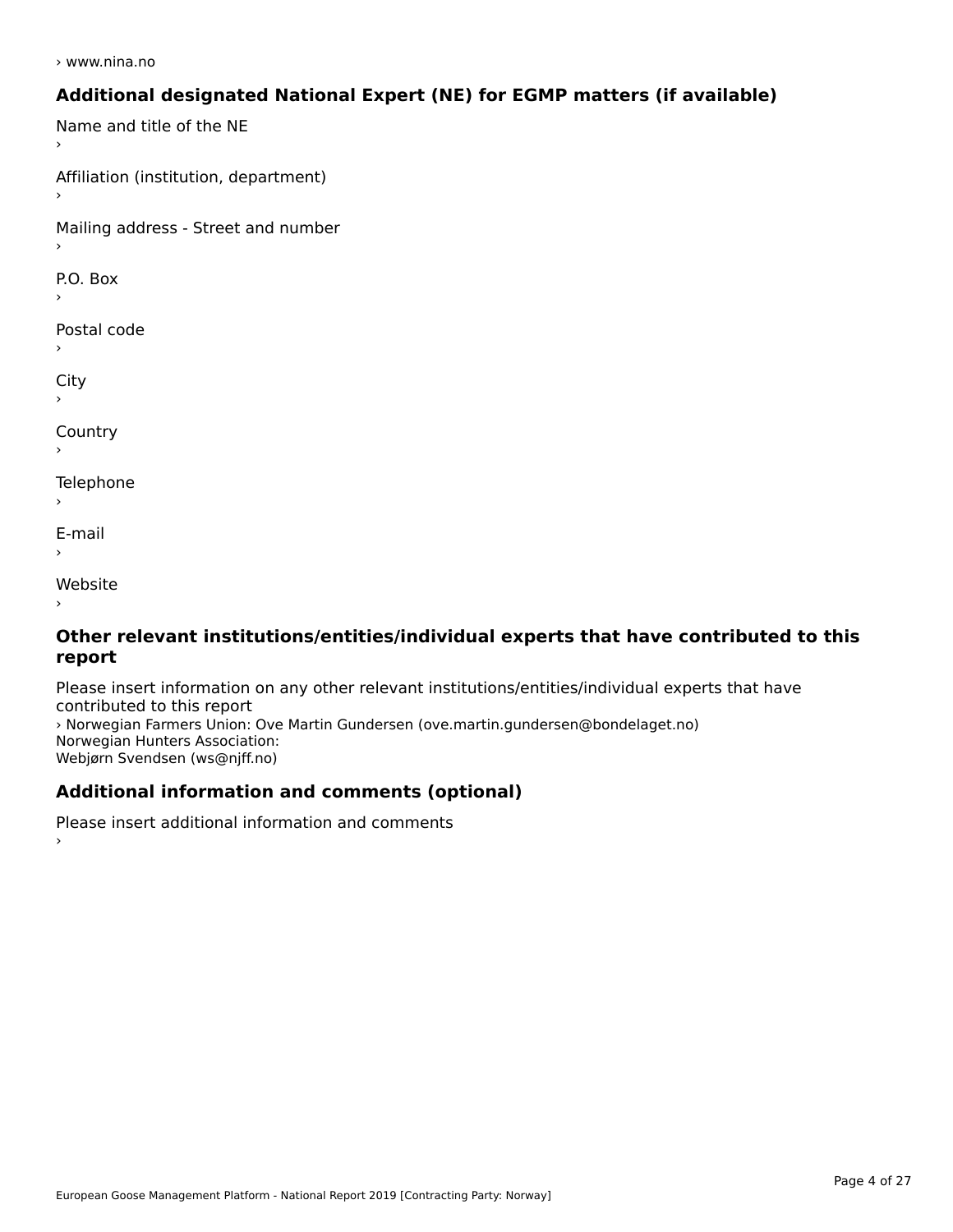#### **II. General non-species-specific reporting**

#### **To be completed by all Range States**

II.1. Are you monitoring the level of agricultural conflict (damage, complaints) with geese in your country n.i. Are you monitoring the lever or agricultural connict (damage, complaints) with g<br>on national (centralized for the entire country), regional(sub-national) or local level?

(PfG ISMP p.33, Objective II  $(4+5)$ ) ∪ ISMIT p.55, Objective<br>Please select only one option □ Yes<br>□ No □ No<br>□ Not relevant

Please indicate the level:

Possibility for multiple options  $\Box$  National (centralized for the entire country)

 $\Box$  Regional (sub-national)

☐ Local

#### **National (centralized for the entire country) monitoring**

Please provide details on the national monitoring methods, units, frequency and the coverage

Are these national activities species-specific? ∩ne enese national activity<br>Please select only one option ☐ No $\Box$  No

Please list the species

›

#### **Regional (sub-national) monitoring**

Please provide details on the regional monitoring methods, units, frequency and the coverage › Conducted as part of ongoing research activities or when requested/deemed necessary as part of damage *Preditation as part of the conduction* 

Are these regional activities species-specific? Please select only one option ☑ Yes☐ No

Please list the species › PfG & Grey-lag main species.

# **Local monitoring**

Please provide details on the local monitoring methods, units, frequency and the coverage

Are these local activities species-specific? ∩ne enese local decrimed.<br>Please select only one option □ Yes<br>□ No

Please list the species ›

Please explain the reasons

Please explain the reasons ›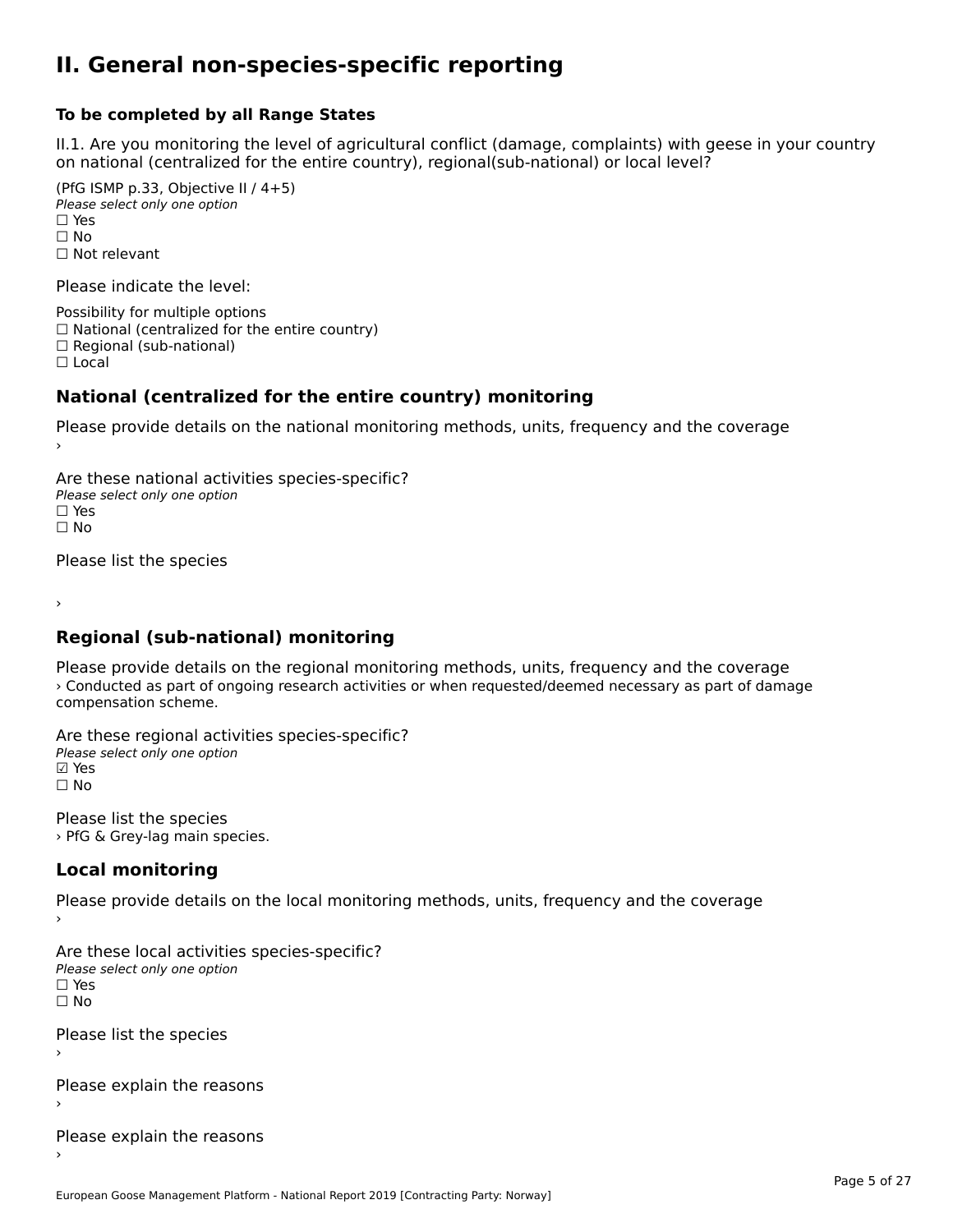II.2. What management measures does your country apply to manage agricultural conflicts related to

(PfG ISMP p. 33, Objective II  $/$  4+5)

Possibility for multiple options

™assibility for maltiple options<br>□ No agricultural conflict related to geese has been recorded in my country  $\Box$  No agricultural conflict related to geese has been recorded in high conflict  $r$ 

 $\Box$  No management measures are applied to manage agricultural commets relations to  $\Box$ 

 $\mathbb Z$  Compensation schemes (payments to farmers for losses e.g. crop damage)

a compensation schemes (payments to familers for losses e.g. crop damage)<br>[1] Subsidy schemes (payments to support farmers to provide for/tolerate geese on their land, replacing agricultural use)

use,<br>☑ Scaring schemes or other preventive measures designed to actively keep geese away from farmland

⊠ Scaring scrientes of other preventive measures designed to a<br>□ Designation of goose foraging areas (accommodation areas)

□ Designation or goose foraging areas (accommodation areas)<br>□ Derogation shooting to keep geese away from sensitive crops and to reduce population size

 $\Box$  Any other management measures to alleviate agricultural conflict

### **No management measures are applied**

Please explain the reasons ›

### **Compensation schemes (payments to farmers for losses e.g. crop damage)**

Please indicate the level at which the schemes are applied

Possibility for multiple options rossibility for multiple options<br>□ National (centralized for the entire country) □ National (centralized io<br>☑ Regional (sub-national) ⊠ Regio<br>□ Local

Please explain how the damage (yield loss) is determined › Compensation relates to no scaring of geese.

Are these schemes species-specific? ∧e chese senemes spee<br>Please select only one option **☑ Yes**<br>□ No

Please provide details on the species-specific measures › Mainly separate occurence of the two species.

Please provide any other details (e.g. results), if available

Please explain the reasons

Is the effectiveness of this scheme evaluated?Please select only one option☑ Yes☐ No

Please provide details on the evaluation of effectiveness › Annual monitoring and annual compensation.

Please provide any other details (e.g. results), if available

Please explain the reasons

#### **Subsidy schemes (payments to support farmers to provide for/tolerate geese on their land, replacing agricultural use)**

Please indicate the level at which subsidy schemes are provided

Possibility for multiple options rossibility for multiple options<br>□ National (centralized for the entire country) □ Regional (centranzed to<br>□ Regional (sub-national)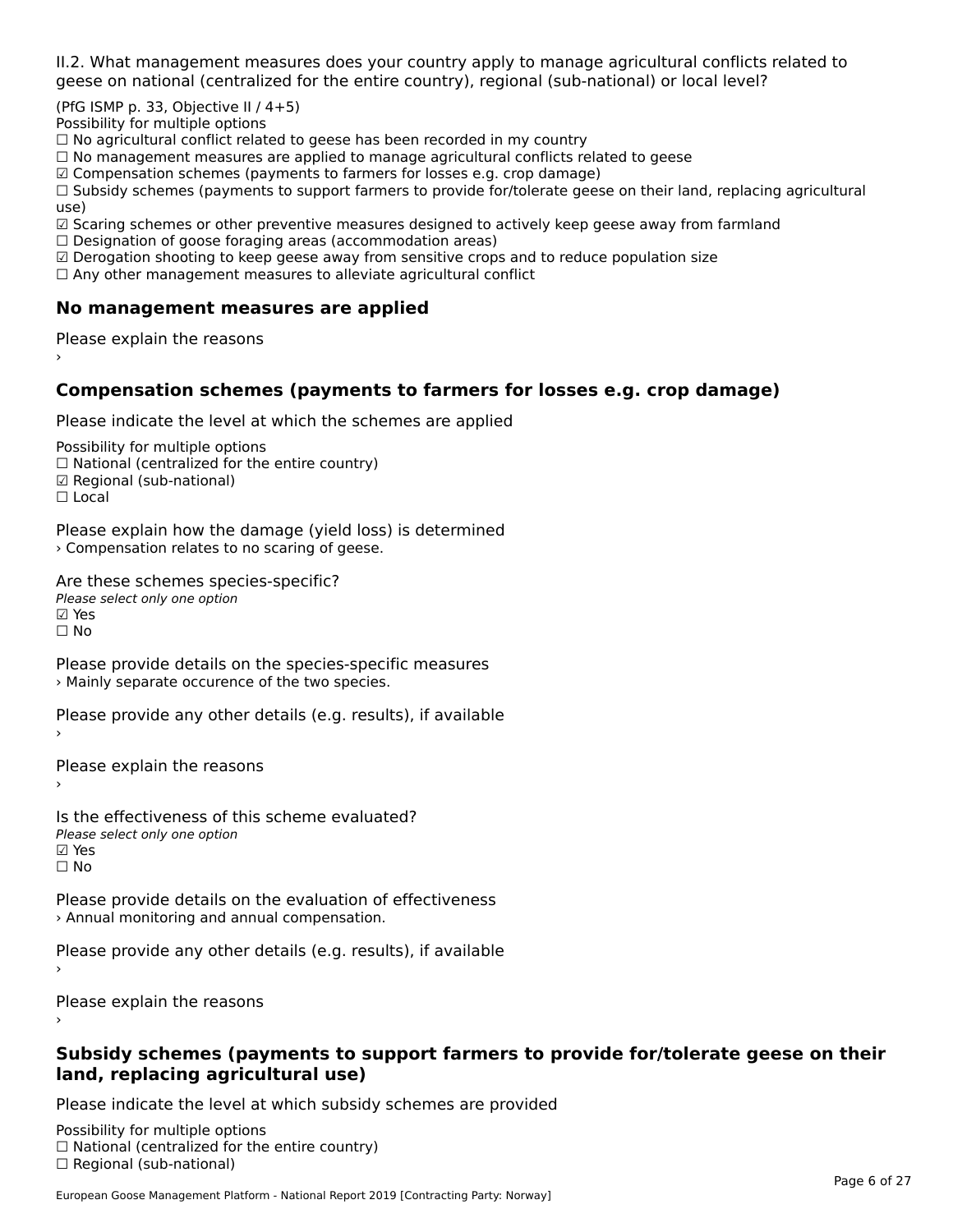#### ☐ Local

Please provide details on the subsidy schemes

Are these schemes species-specific?∩ne these senemes spe<br>Please select only one option

□ Yes<br>□ No

Please provide details on the species-specific measures

Please provide any other details (e.g. results) if available

Please explain the reasons

Is the effectiveness of this scheme evaluated? □ CITC CITCCLIVERESS OF C<br>Please select only one option ים וכ∍<br>⊡ No

Please provide details on the evaluation of effectiveness

Please provide any other details (e.g. results) if available

Please explain the reasons

# **Scaring schemes or other preventive measures designed to actively keep geese away from farmland**

Please indicate the level of the schemes

Possibility for multiple options ™assibility for multiple options<br>□ National (centralized for the entire country) □ National (centralized io<br>□ Regional (sub-national) ☑ Local

Please provide details on the scaring schemes or other preventive measures

Is the effectiveness of this scheme evaluated?Please select only one option☑ Yes☐ No

Please provide details on the evaluation of effectiveness› No general evaluation.

Please provide any other details (e.g. results) if available

Please explain the reasons

#### **Designation of goose foraging areas (accommodation areas)**

Please provide details on the foraging areas (accommodation areas)

Please indicate at which level the foraging areas are designated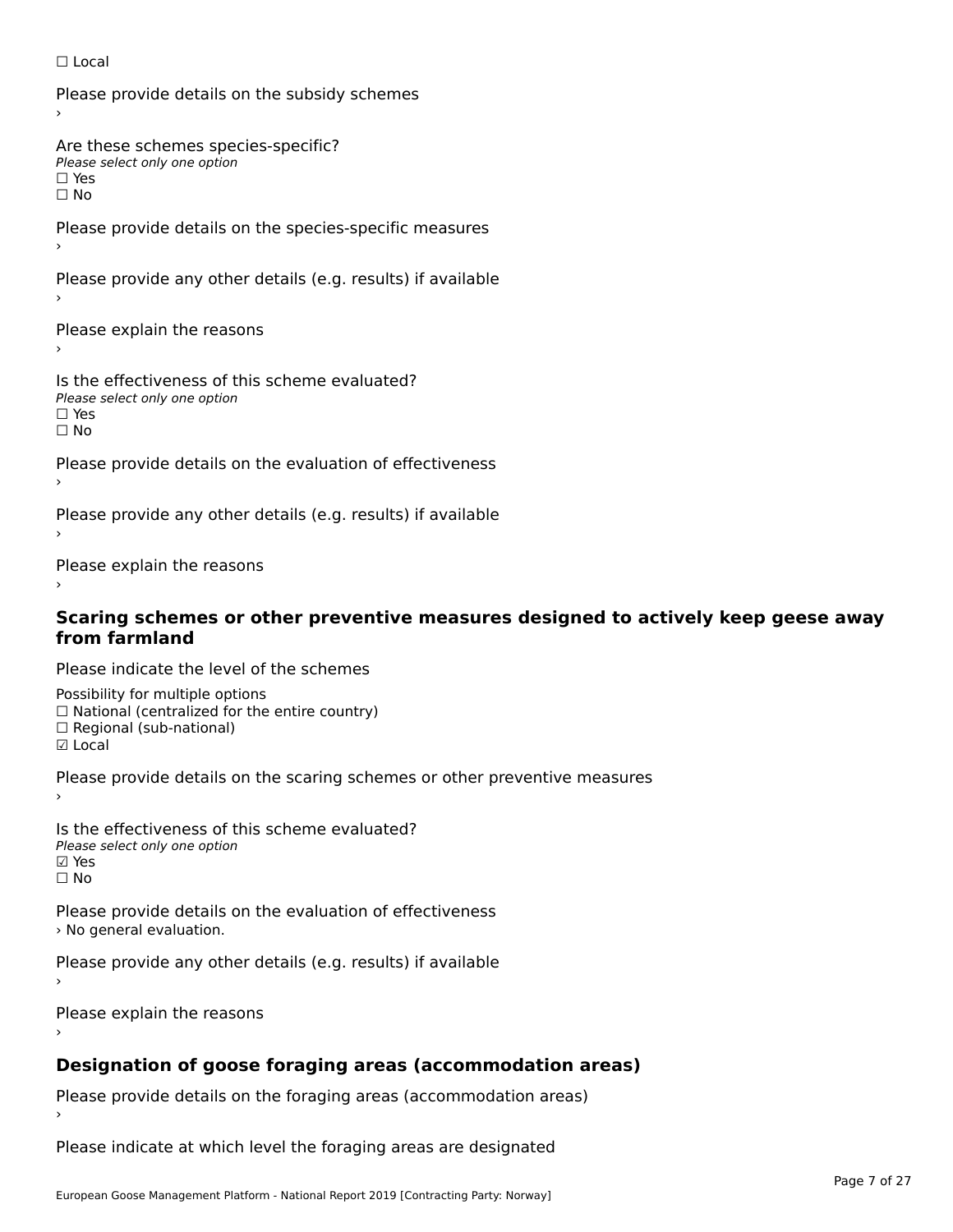Possibility for multiple options rossibility for multiple options<br>□ National (centralized for the entire country) □ National (centralized io<br>□ Regional (sub-national) ☐ Local

Is the effectiveness of accommodation areas evaluated?□ CILCCCCVCIC55 OF Q<br>Please select only one option □ Yes<br>□ No

Please provide details on the evaluation of effectiveness

Please provide any other details (e.g. results), if available

Please explain the reasons

#### **Derogation shooting to keep geese away from sensitive crops and to reduce population size**population size

Please provide species-specific details on the derogation shooting I lease provide species-specific details on the derogation shooting<br>> Applications according to regulation and related to specific species. These are handled at the local municipal

Please indicate the application level of the derogation shooting

Possibility for multiple options гозывниу тог нингріе орноть<br>□ National (centralized for the entire country)  $\Box$  Regional (sub-national)

☑ Local

Is the effectiveness of derogation shooting evaluated? Please select only one option ☑ Yes☐ No

Please provide details on the evaluation of effectiveness › Partly on regional basis. Under evaluation.

Please provide any other details (e.g. results), if available

Please explain the reasons

**Any other management measures taken to alleviate agricultural conflicts**

Please provide details on the management measures that are taken

Please indicate the level of the measures

Possibility for multiple options

rossibility for multiple options<br>□ National (centralized for the entire country)

□ National (centralized io<br>□ Regional (sub-national)

☐ Local

Are these measures species-specific?ric criese measures spe<br>Please select only one option ☐ Yes☐ No

Please give details on the species-specific measures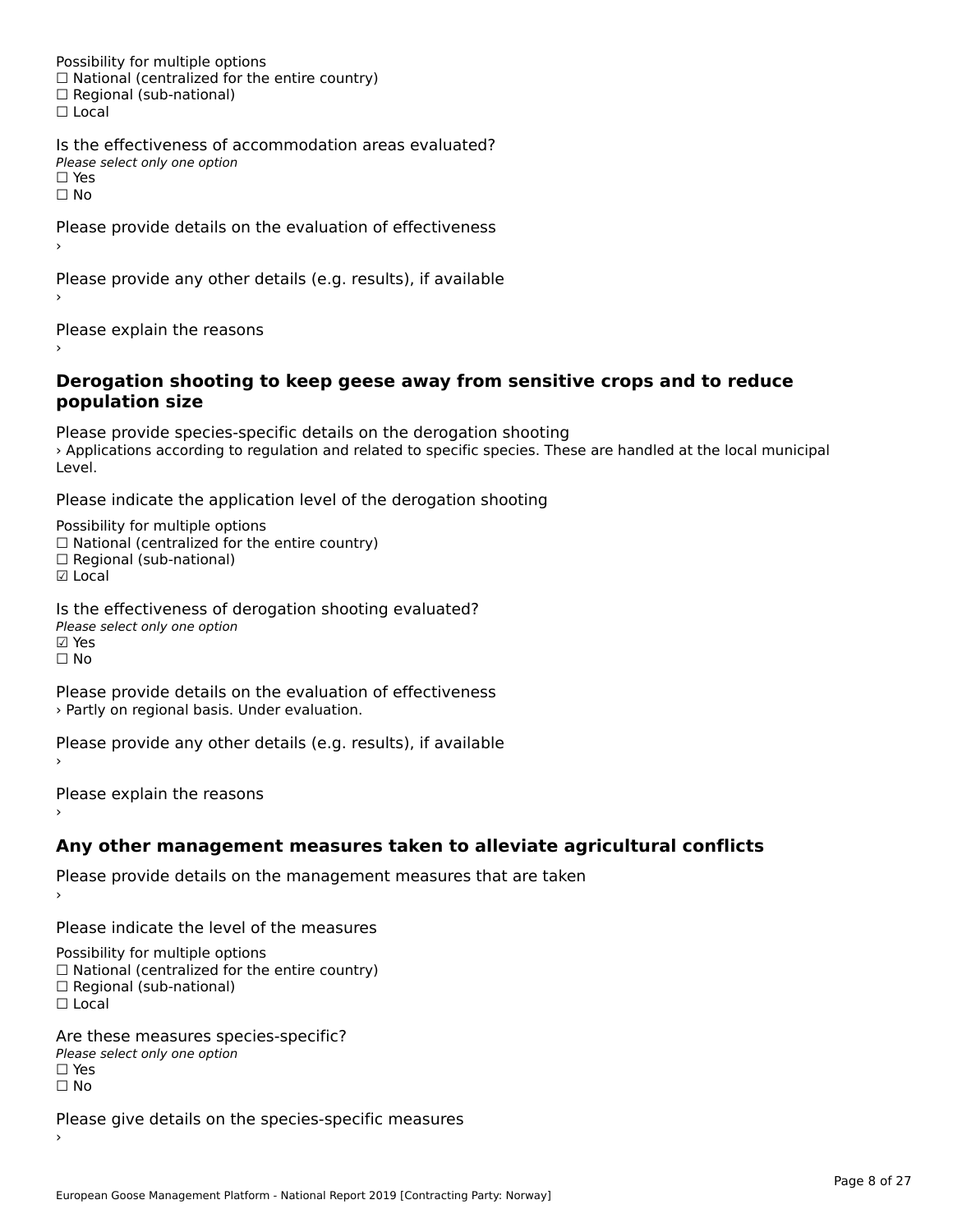Please provide brief details (attach file or provide weblink)

Please explain the reasons›

Is the effectiveness of these measures evaluated?Please select only one option☐ Yesים וכ∍<br>⊡ No

Please provide details on the evaluation of effectiveness

Please provide any other details (e.g. results), if available

Please explain the reasons›

II.3. **NEW QUESTION:** Has your country developed new or adjusted existing legislation to facilitate the

(TBG ISSMP; PfG ISSMP)

Please select only one option ☐ Yes

☐ The legislation has been reviewed and no need to adjust existing or develop new legislation has been identified ☐ No, but the development of new or adjustment of existing legislation is currently under political discussion ☐ No, but the development of new or adjustment of existing legislation is currently under technical discussion $\Box$  No, but the development of new or adjustment of existing legislation is currently under technical discussion □ No, but the development of hew or adjustment of existing regislation is currently under technical discussion<br>□ The legislation has not been reviewed yet for any possible need of adjustment or development of new legislat

Please provide details on the new legislation or the adjustments to existing legislation and the issues riease piu<br>seddressed ›

Please attach the legislation

Please indicate if you have used the Guidance on Implementation of AHM through Domestic Legal Piease indicate if you have used the<br>Regulations (adopted at EGM IWG3) Please select only one option ☐ Yes☐ No

Please explain what other guidance has been used instead

Please provide details

Is there an anticipated date to conclude considerations related to development or adjustment of legislation Proced to Arm within your country

Is there an anticipated date to conclude considerations related to development or adjustment of legislation is there are anticrpated date to control<br>related to AHM within your country

Please explain the reasons

Please specify›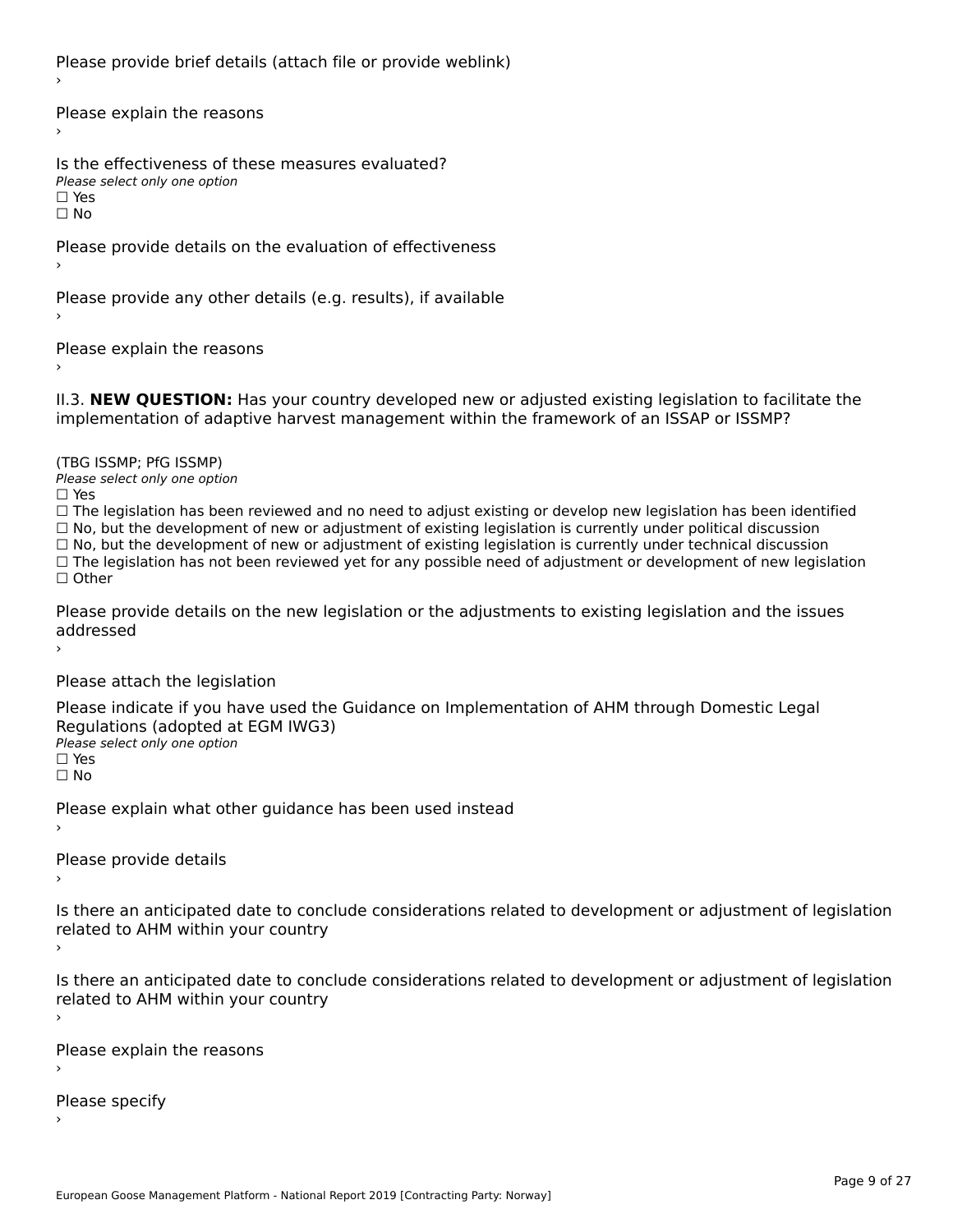# **III. Pink-footed Goose International Species Management Plan (PFG**III. FIIIN-IUULEU GUUSE IIILEI II**atiunai Species Management Fian (FTG**<br>ISMD)

#### **Praticipating Range States: Belgium, Denmark, the Netherlands, Norway**

## **General Implementation**

III.1. Does your country have a national (centralized for the entire country), regional (sub-national) or local

(PfG ISMP, p. 29; Objective II+IV/6) Please select only one option *Please select only one option*<br>☑ Yes, adopted and being implemented  $\square$  ies, adopted and being implemented<br> $\square$  Yes, adopted but not being implemented  $\Box$  A plan(s) is/are being developed ☐ No

Please indicate the level of the plan

Possibility for multiple options rossibility for multiple options<br>□ National (centralized for the entire country) □ National (centralized io<br>☑ Regional (sub-national) ☐ Local

#### **National management plan**

Please indicate the date of adoption

 **National** Management Plan

›

Please indicate by whom the plan was adopted

**National** Management Plan ›

Please provide details about the implementing agency

**National** Management Plan ›

Please provide a reference to the plan

**National** Management Plan ›

Please provide a main contact

**National** Management Plan ›

Does the management plan/s promote recreational uses such as tourism and hunting?

(PfG ISMP, p. 33, Objective II+IV/6) Please select only one optionPlease select only one option  $\square$  Yes ☐ No

Please provide more details on the activities

Please indicate the economic, cultural and other value of the recreational activities at national level

Please explain the reasons

### **Regional management plan**

In case of various management plans, please upload a document or table listing all the management plans, $\frac{1}{2}$  case of various management plans, please uploa including the details required in the sections below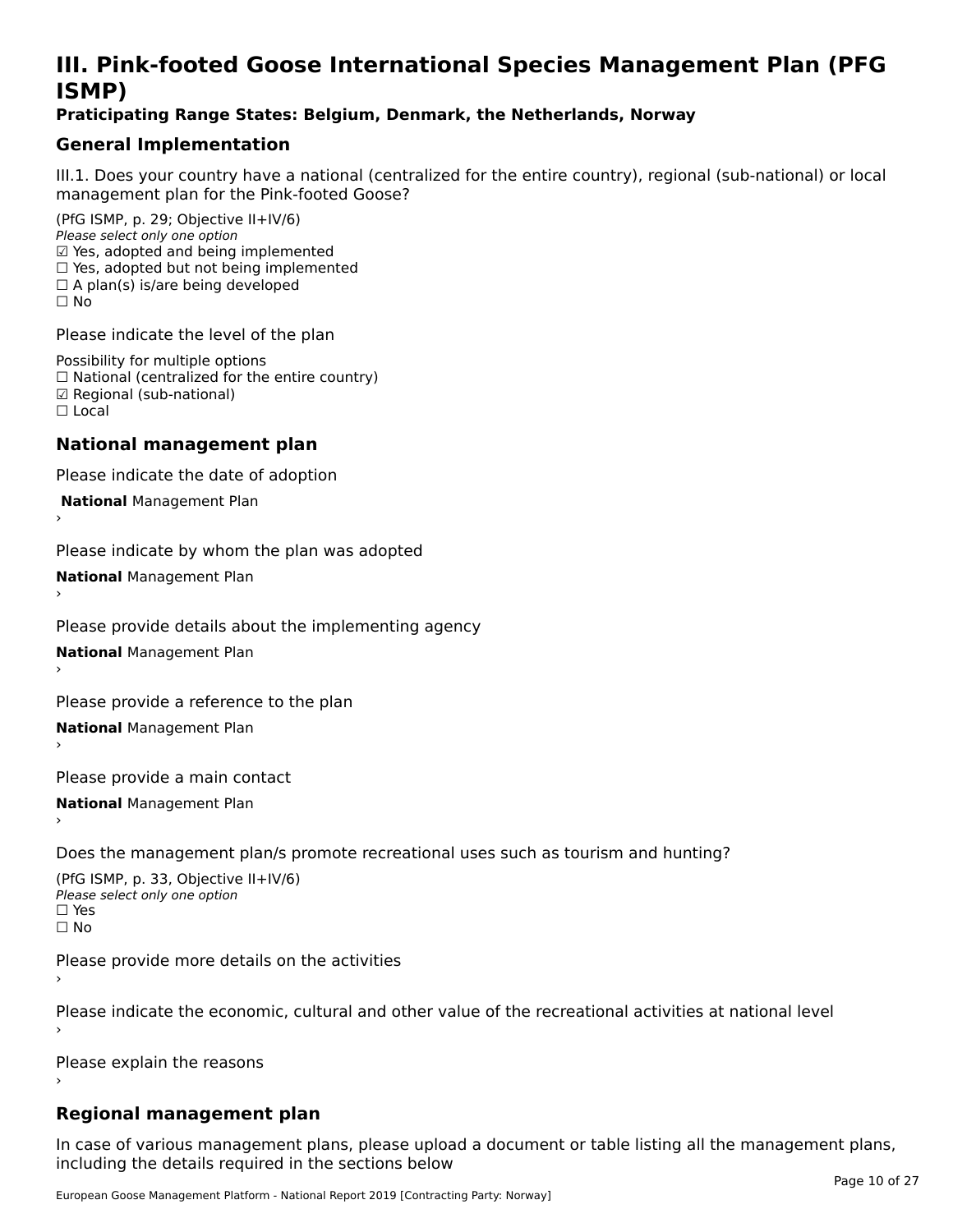›

Please indicate the region the plan encompasses

**Regional** Management Plan **Negional Management Flan**<br>> Mid-Norway (Trøndelag County) North-Norway (Vesterålen, Nordland County)

Please indicate the date of adoption

**Regional** Management Plan

Please indicate by whom the plan was adopted

**Regional** Management Plan

Please provide details about the implementing agency

**Regional** Management Plan

Please provide a reference to the plan

**Regional** Management Plan

› Fylkesmannen i Nord-Trøndelag (County Governor of Nord-Trøndelag), 2010. Forvaltningsplan for vår- og høsttrekkende kortnebbgås i Nord-Trøndelag (in Norwegian; Management Plan for spring and autumn-staging pinkf-footed geese in Nord-Trøndelag). Rapport Miljøvernavdelingen 03/2010 priki-looted geese in Nord-Høndelag). Rapport Miljøverhavdelingen 03/2010<br>Sortland Municipality 2016 (Compiler). REVIDERT FORVALTNINGSPLAN FOR GJESS I VESTERÅLSKOMMUNENE (in Norwegian; Revised Management Plan for geese in the municipalities in Vesterålen).

Please provide a main contact

**Regional** Management Plan ›

Does the management plan promote recreational uses such as tourism and hunting?

(PfG ISMP, p. 33,Objective II+IV/6)יייכו וייכו (דייכו)<br>Please select only one option<br>קי **☑ Yes**<br>Π No

Please provide more details on the activities

Please indicate the economic, cultural and other value of the recreational activities at regional level

Please explain the reasons ›

#### **Local management plan**

In case of various management plans, please upload a document or table listing all the management plans, including the actual required in the sections below

Please indicate the area the plan encompasses

**Local** Management Plan

Please indicate the date of adoption

**Local** Management Plan

Please indicate by whom the plan was adopted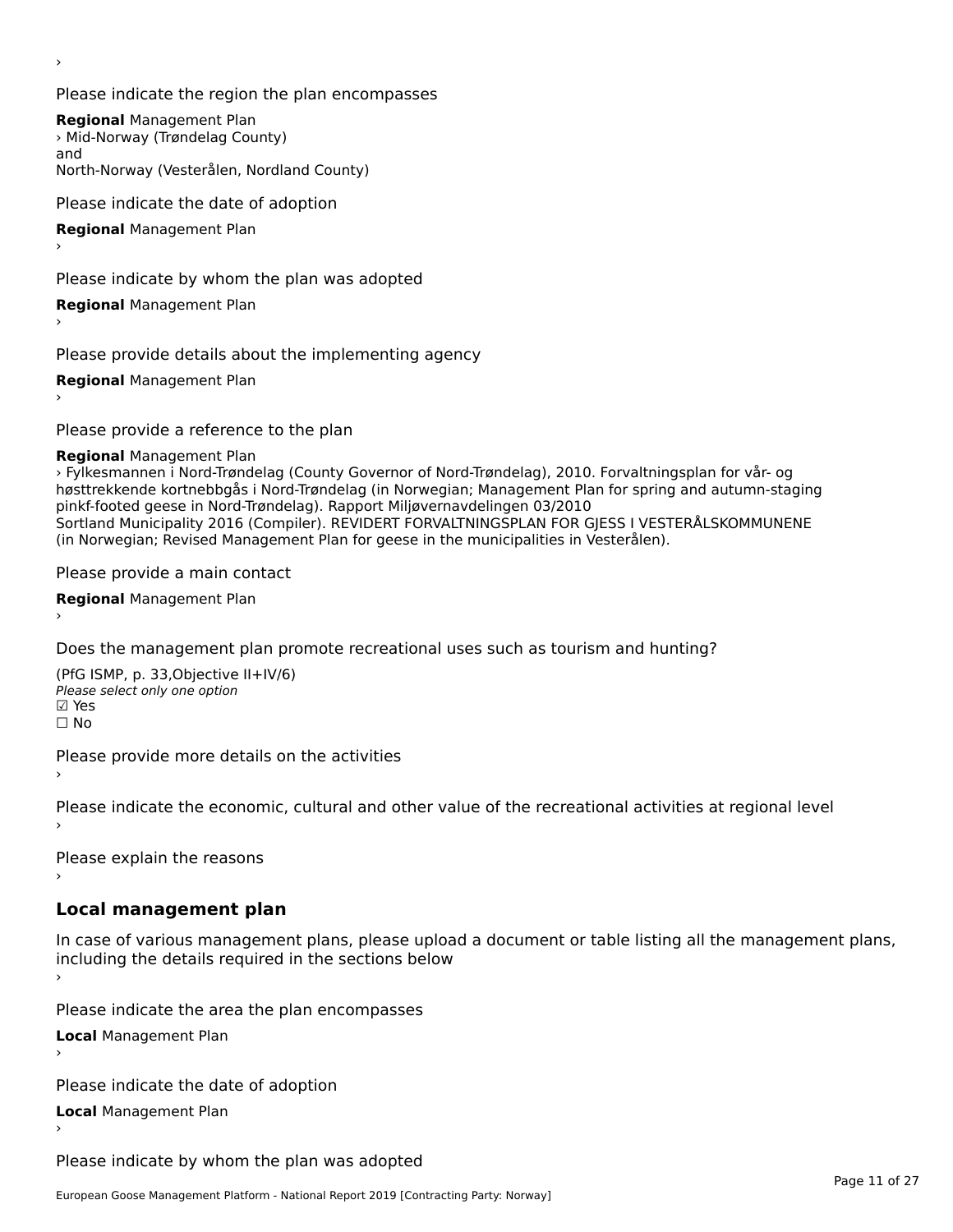**Local** Management Plan Please provide details about the implementing agency **Local** Management Plan Please provide a reference to the plan **Local** Management Plan Please provide a main contact **Local** Management Plan Does the management plan promote recreational uses such as tourism and hunting? (PfG ISMP, p. 33, Objective II+IV/6) Please select only one optionPlease select only one option<br>□ Yes □ Yes<br>□ No Please provide more details on the activities Please indicate the economic, cultural and other value of the recreational activities at local level Please explain the reasons ›Please indicate the level of the plan  $\Box$  National (centralized for the entire country)  $\Box$  $\Box$  Regional (sub-national) ☐ Local**National management plan**Please indicate the date of adoption National management plan ›Please indicate by whom the plan was adopted National management plan›Please provide details about the implementing agency National management plan ›Please provide a reference to the plan

National management plan

Please provide a main contact National management plan ›

# **Regional management plan**

Please indicate the region the plan encompasses Regional management plan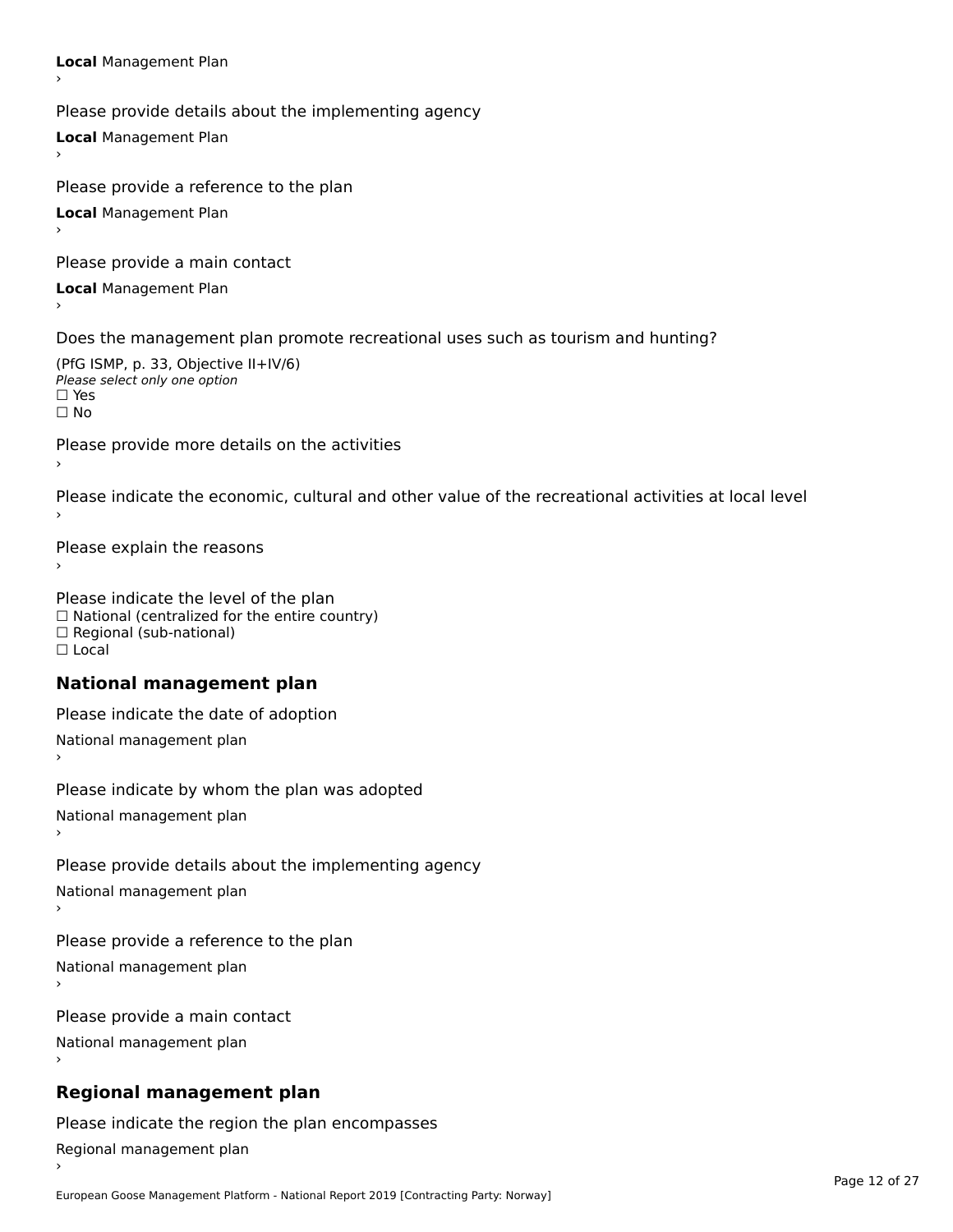Please indicate the date of adoption

Regional management plan

Please indicate by whom the plan was adopted Regional management plan

Please provide details about the implementing agency Regional management plan

Please provide a reference to the plan Regional management plan

Please provide a main contact Regional management plan

# **Local management plan**

Please indicate the area the plan encompasses Local management plan١, Please indicate the date of adoption Local management plan›Please indicate by whom the plan was adopted Local management plan١, Please provide details about the implementing agency Local management plan›Please provide a reference to the plan Local management plan١,

Please provide a main contact

Local management plan›

In case of various management plans, please upload a document or table listing all the management plans,in case or various management plans, please upload ›

Are the management plan/s promoting recreational uses such as tourism and hunting?

(PfG ISMP, p. 33, Objective II+IV/6) Please select only one option ☐ Yes□ Yes<br>□ No

Please provide more details on the planned activities

Please explain the reasons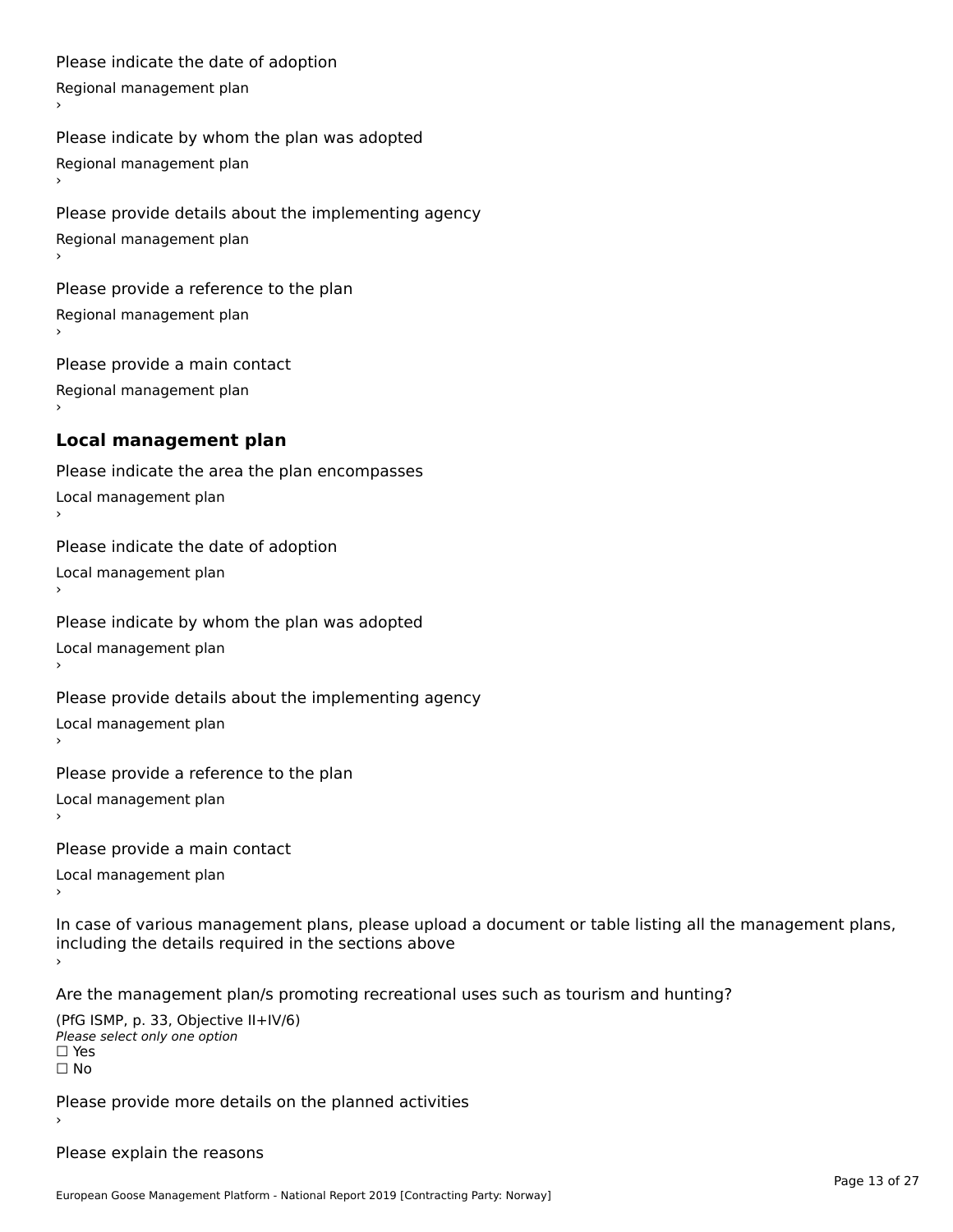›

Please indicate why the plan is not being implemented

Please indicate the timeline for the finalization of the plan

Please indicate when it is expected to be adopted

Please indicate the level of the plan(s) (National, regional, local)

Please explain the reasons

Field for additional information on management plan/s (optional)

III.2. Has your country established a working group to support the implementation of the PfG ISMP?

(PfG ISMP, p. 29, Objective  $I+II+II+IV/1$ ) Please select only one option *riease select omy one option*<br>☑ Yes, a working group has been established □ Tes, a working group has been established<br>□ The establishment of a working group is under consideration

Please indicate the type of working group that has been established

Possibility for multiple options rossibility for multiple options<br>□ National (centralized for the entire country) □ National (centralized io<br>□ Regional (sub-national) ☐ Local

### **National working group**

Please indicate the date of establishment›

Please list the working group members and coordinator ›

Please provide details about the functions of the working group ›

Please provide a main contact ›

# **Regional working group**

In case of multiple regional working groups, please upload a document or table listing all the working groups, including the actums required in the sections below

Please indicate the region the working group services ›

Please indicate the date of establishment ›

Please list the working group members and coordinator ›

Please provide details about the functions of the working group ›

European Goose Management Platform - National Report 2019 [Contracting Party: Norway]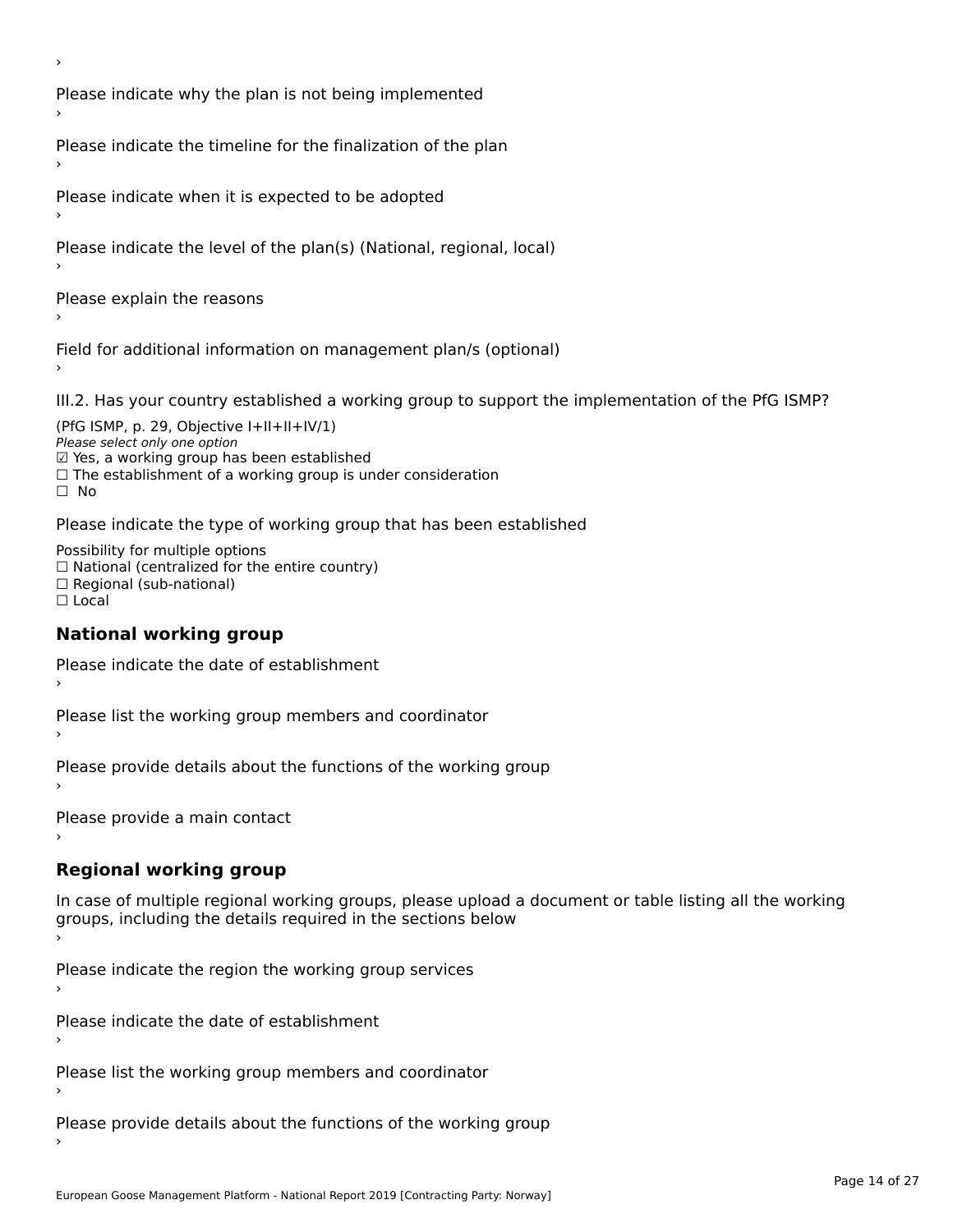Please provide a main contact ›

# **Local working group**

In case of multiple local working groups, please upload a document or table listing all the working groups, including the details require in the sections above  $\frac{1}{2}$ 

Please indicate the area the working group services ›

Please indicate the date of establishment ›

Please list the working group members and coordinator ›

Please provide details about the functions of the working group ›

Please provide a main contact ›

Please indicate by when a decision on the establishment will be taken

Please indicate which existing structure or capacity is responsible for the implementation of the PfG ISMP instead

Field for additional information on working group (optional)

#### **Objective I. Maintain a sustainable and stable Pink-footed Goose population and its range**range

III.3. Have key sites for the Pink-footed Goose been identified in your country?

(PfG ISMP, p. 32, Objective I/4)(110 15111 , p. 52, Objective<br>Please select only one option ☐ No

Please upload an Excel table and include specific information for each site on the following items

- 1 Country
- 2 Site
- 3 Size (ha)

د احداد<br>4 Location (decimal geographic coordinates; and separately upload a map indicating roost and main foraging areas 4 Location<br>if possible)

- 5 Main habitat types
- 6 Has this site been afforded appropriate designation status at international levels (e.g. Ramsar site, SPA, etc.)? 6. Bestweetter status
- 6a Designation status<br>6b Date of designation
- 
- 6c Any other relevant information
- 7 Has this site been afforded appropriate protected area status at national levels? 7a Designation status
- 7a Designation status<br>7b Date of designation
- 
- 7c Any other relevant information
- $80 8$   $\mu$  may out the vanish monitorial that address the conservation requirements of pink-footed geose? 8a Provide brief details e.g. about the hunting regulations and other management regimes
- Provide brief details e.g. about the hunting regulations and other management regimes ›

Please explain the reasons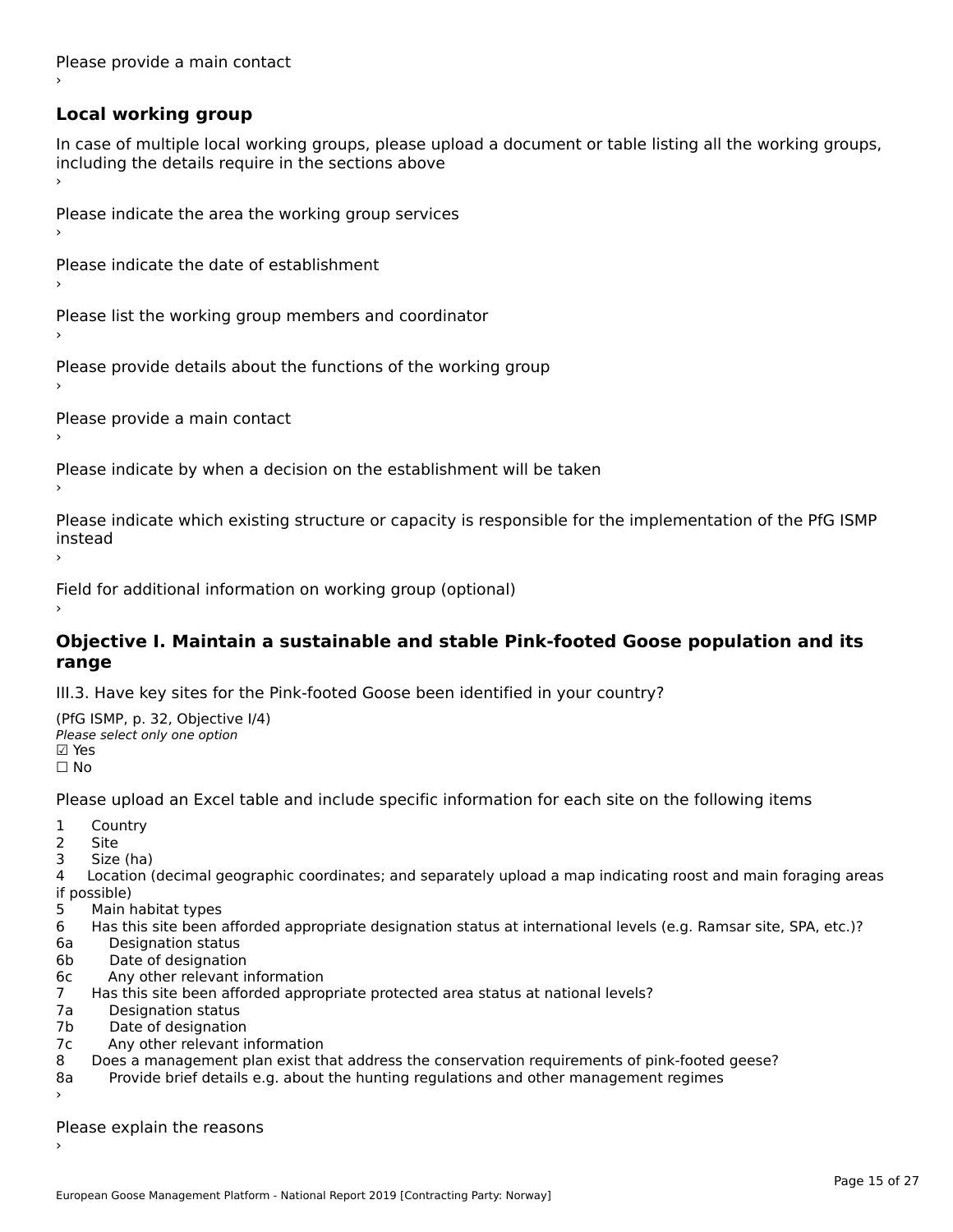III.4. Are measures being taken to restore and/or rehabilitate Pink-footed Geese roosting and/or feeding habitats?

(PfG ISMP, p. 33, Objective I+II/7) Possibility for multiple options n ossibility for friditi<br>□ In staging areas □ in staging areas<br>□ In the wintering areas ☑ Not relevant

### **In the staging areas**

Please provide brief details, listing sites and measures ›

#### **In the wintering areas**

Please provide brief details, listing sites and measures ›

Please explain the reasons

III.5. Has a programme for prevention of Pink-footed Goose breeding on mainland been developed and im.5. Tias a programme for pre<br>implemented in your country?

 $(DEC~ICMD = 21, Okicative L+II+II/2)$ **[only for Norway]**[only for Norway] Please select only one option

*riease select only one option*<br>□ Yes, the programme is being implemented

 $\Box$  ies, the programme is being implemented to date  $\Box$  Yes, but the programme is not being implemented to date

 $\Box$  No, but a programme is under development

☑ No

Please provide information on measures taken to date

Please provide results, if available

Please provide brief details on the measures and timeline of the programme

Please explain why it has not been implemented

Please provide brief details and expected date of enacting it

Please provide details on any other relevant activities undertaken, if any

#### **Keep agricultural conflicts to an acceptable level**

III.6. Are agricultural conflicts related to Pink-footed Geese (e.g. crop damage) currently at an acceptable

```
(PfG ISMP, p. 33, Objective II / 4+5)Please select only one option☐ Yes☑ No
```
Please indicate how these conflicts are being addressed

Please indicate how these conflicts are being addressed

Please provide further details, as necessary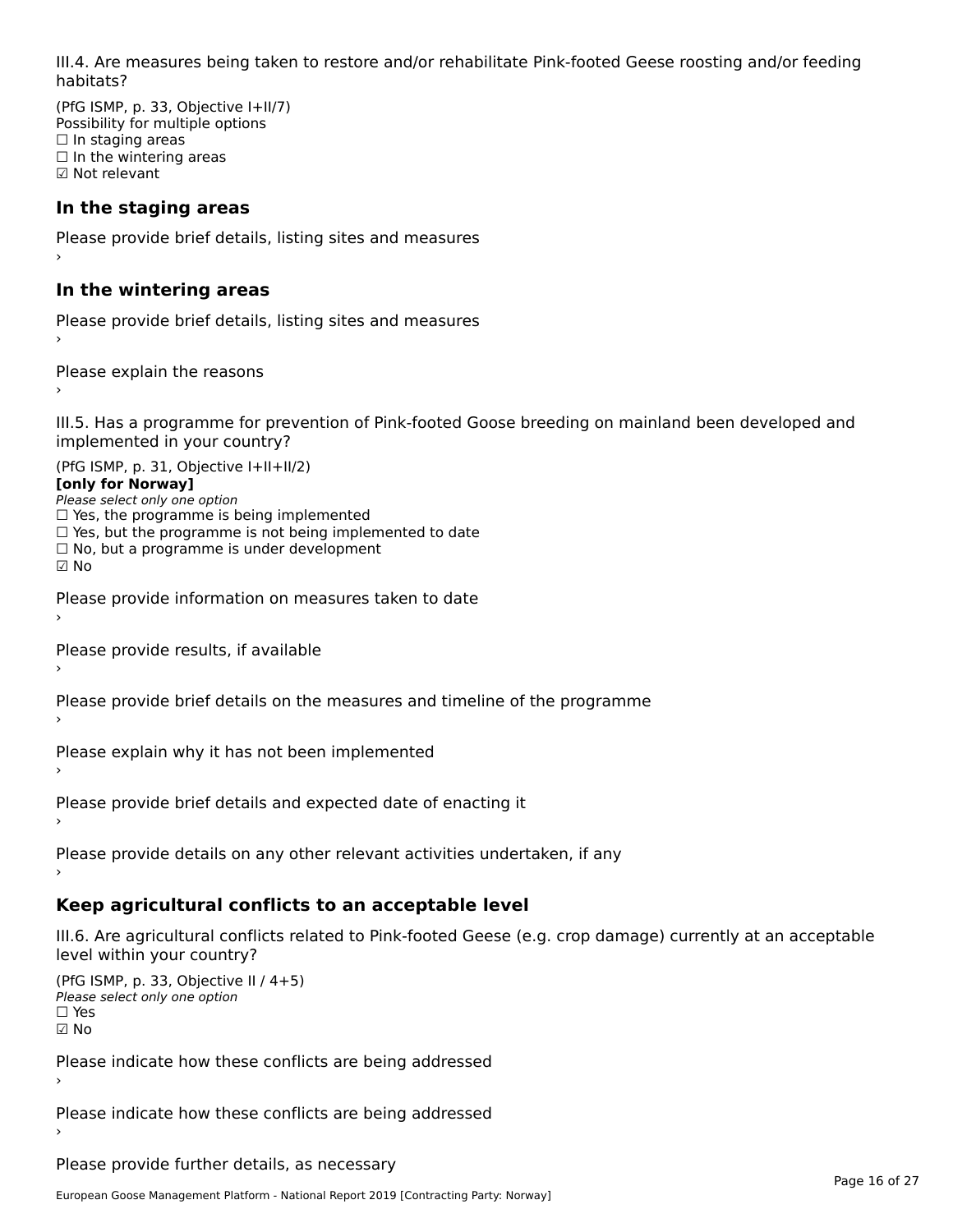## **Objective III. Avoid increase in tundra vegetation degradation on the breeding range**

III.7. Is the extent of arctic tundra degradation on Svalbard caused by the Pink-footed Goose monitored?

 $(DC \cup CMP, p. 33, 34, 0$ bjective III  $(0)$ **[only for Norway]**[only for Norway] **∐only for Norway]**<br>Please select only one option **☑ Yes**<br>□ No

›

Please provide details on the type of monitoring activities (who is conducting them and how they are

› Sample plots have been laid out and are monitored at regular intervals.

Is there an increase in the level of degradation of the arctic tundra? Please select only one option ☑ Yes☐ No

Please provide any results or evidence › Over decades a change is noticeable and is ongoing.

Please provide any results or evidence

Please explain the reasons

#### **Objective IV. Allow for recreational use that does not jeopardize the population**

III.8. Does your country promote and/or implement (in the past three years) any national or regional (subnational) hunting-related campaigns, training-relativities  $\alpha$  and  $\alpha$  and  $\alpha$  management activities ? national) hunting-related campaigns, training programmes and/or management activities ?

(PfG ISMP, p. 31, Objective VI/3)

**[only Norway and Denmark]** Possibility for multiple options

☑ Wise use hunting practices

 $\boxtimes$  Wise use hunting practices

⊠ wise use nunting practices<br>☑ Best practices to reduce crippling rates

⊠ Best practices to reduce crippinig rates<br>☑ Self-organization and coordination of local hunting

⊠ Sen-organization and coordination or local nunting<br>□ No campaigns, programmes or activities have been implemented

### **Wise use hunting practices**

Please provide brief details (attach files or provide web links, if available) › Training of hunters in techniques and behaviour is common.

### **Best practices to reduce crippling rates**

Please provide brief details (attach files or provide web links, if available) I lease provide brief details (attach files of provide web first, if available)<br>> Involvement of local, regional and national hunting organisations and the training of hunters help alleviate

### **Self-organization and coordination of local hunting**

Please provide brief details (attach files or provide web links, if available) › Organization of local hunters is beneficial to the hunters and is an ongoing excercise to comply With the *r* Organization or loca<br>targets of the ISSAP.

Please explain the reasons

#### **Optionally, please provide any other information related to the implementation of the PfG ISMP**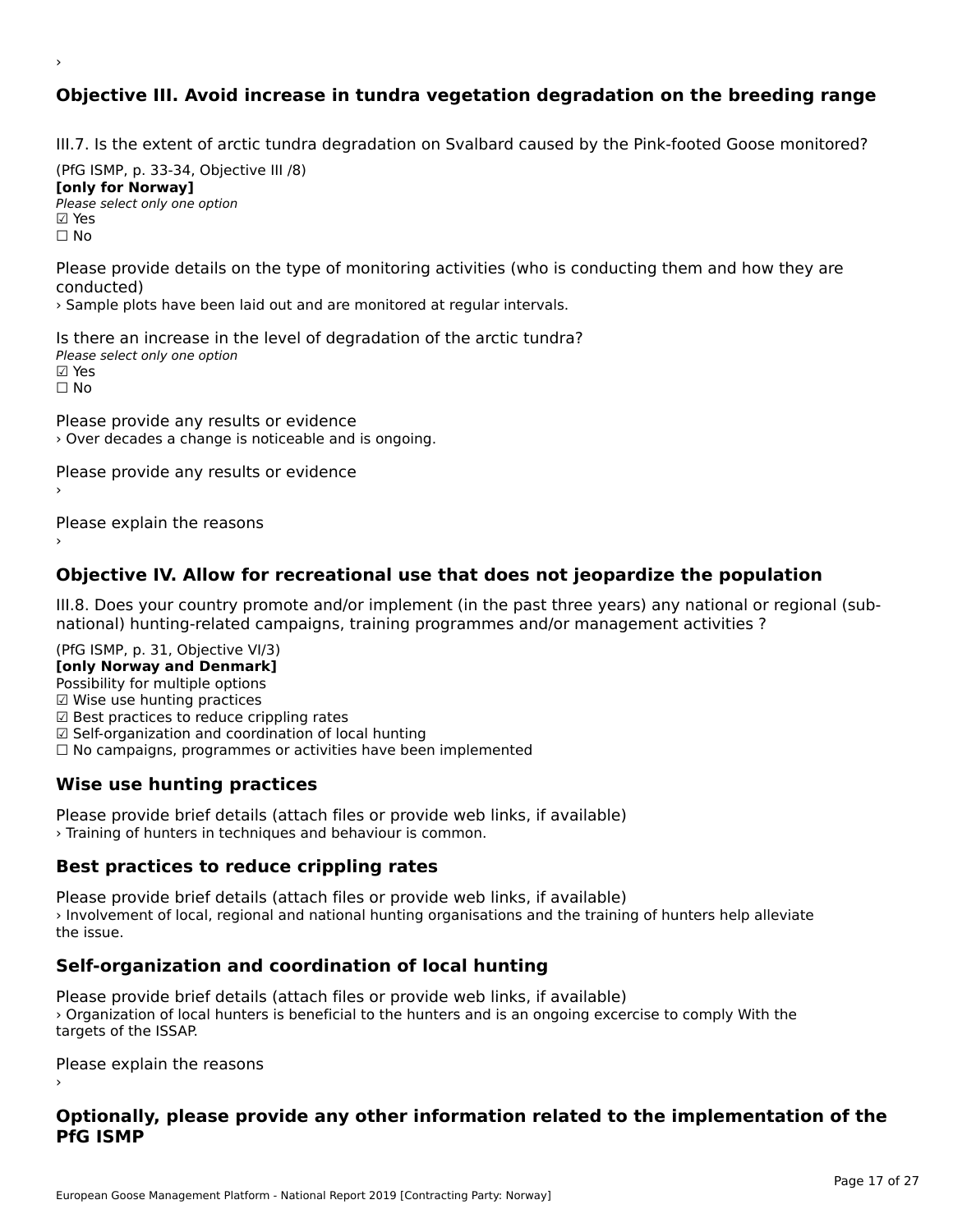Please provide further information here ›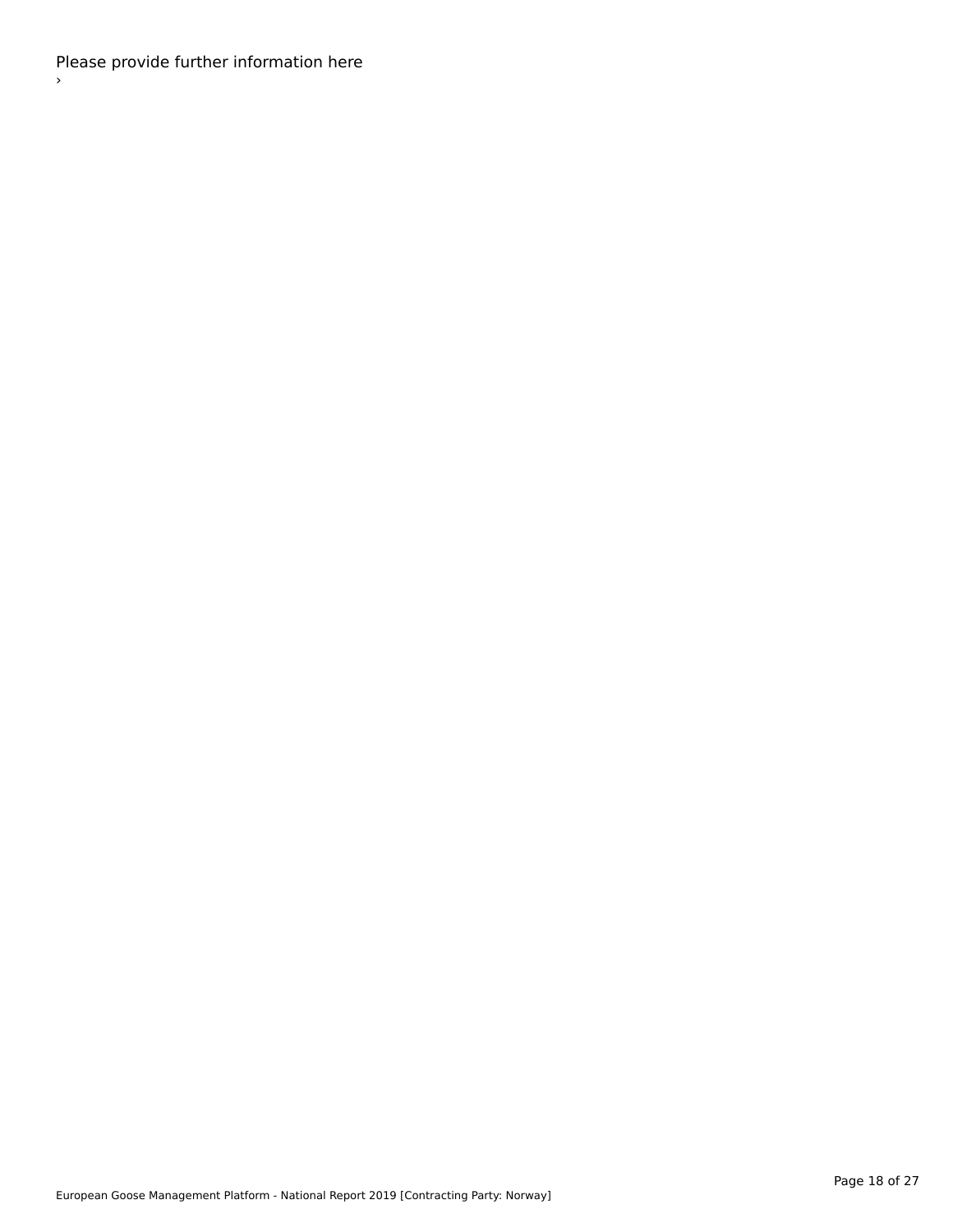#### **IV. Sub-section A: Taiga Bean Goose International Single Species Action Plan (TBG ISSAP) - Eastern 1 Management UnitAction Plan (TBG ISSAP) - Eastern 1 Management Unit**

Participating Range States**: Belarus, Estonia, Germany, Latvia, Ukraine** 

#### **Objective 1. Increase survival rate of adults**

#### **Result 1.1 Legal harvest does not jeopardize an increase of adult survival rates**

IV.1. Has your country developed and adopted legislation for the closure of hunting of TBG to allow for TBG IV.1. Thas your country developed and add<br>to pass before goose hunting is opened?

(activity 1.1.1.1 Workplan for the implementation of non-AHM related actions (2018-2020) agreed at the 3rd EGM IWG meeting in Leeuwarden, the Netherlands in June 2018) **[all Participating Range States]**

[all Participating Range States]

Please select only one option ☑ Yes, developed and adopted

 ☐ Yes, developed but not adopted $\Box$  ies, developed but not adopted

Please describe what legislation has been developed › No hunting for this species allowed, ie fully protected.

Please indicate when it was adopted › As of 2002.

Please indicate how the legislation is enforced › Ordinary Control of Hunters and information through info to Hunters.

Please describe what legislation has been developed

Please indicate the timeframe when the legislation is expected to be adopted

Please explain the reasons

#### **IV.2. Please indicate how you are improving the knowledge of the occurrence of TBG on sub-species level in your country**on sub-species level in your country

on sub-species fever in your country<br>(activity 1.1.1.2 Workplan for the implementation of non-AHM related actions (2018-2020) agreed at the **Brd EGM IWG meeting in Leeuwarden, the Netherlands in June 2018)** 

#### [all Participating Range States]

IV.2.1. Ensuring national monitoring at all known key sites ™ Ensuring nutional<br>Please select only one option **⊠** Yes ☐ No

Please describe the activities undertaken › Contract With Nord University and BirdLife Norway.

Please list the key sites where monitoring activities are being undertaken **Predict in the Key stress where monitoring activities are particles**. Pasvik-valley, Finnmark county.

Please provide relevant documents or weblinks

Please explain the reasons

›

IV.2.2. Providing identification training to people carrying out the monitoring activities Please select only one option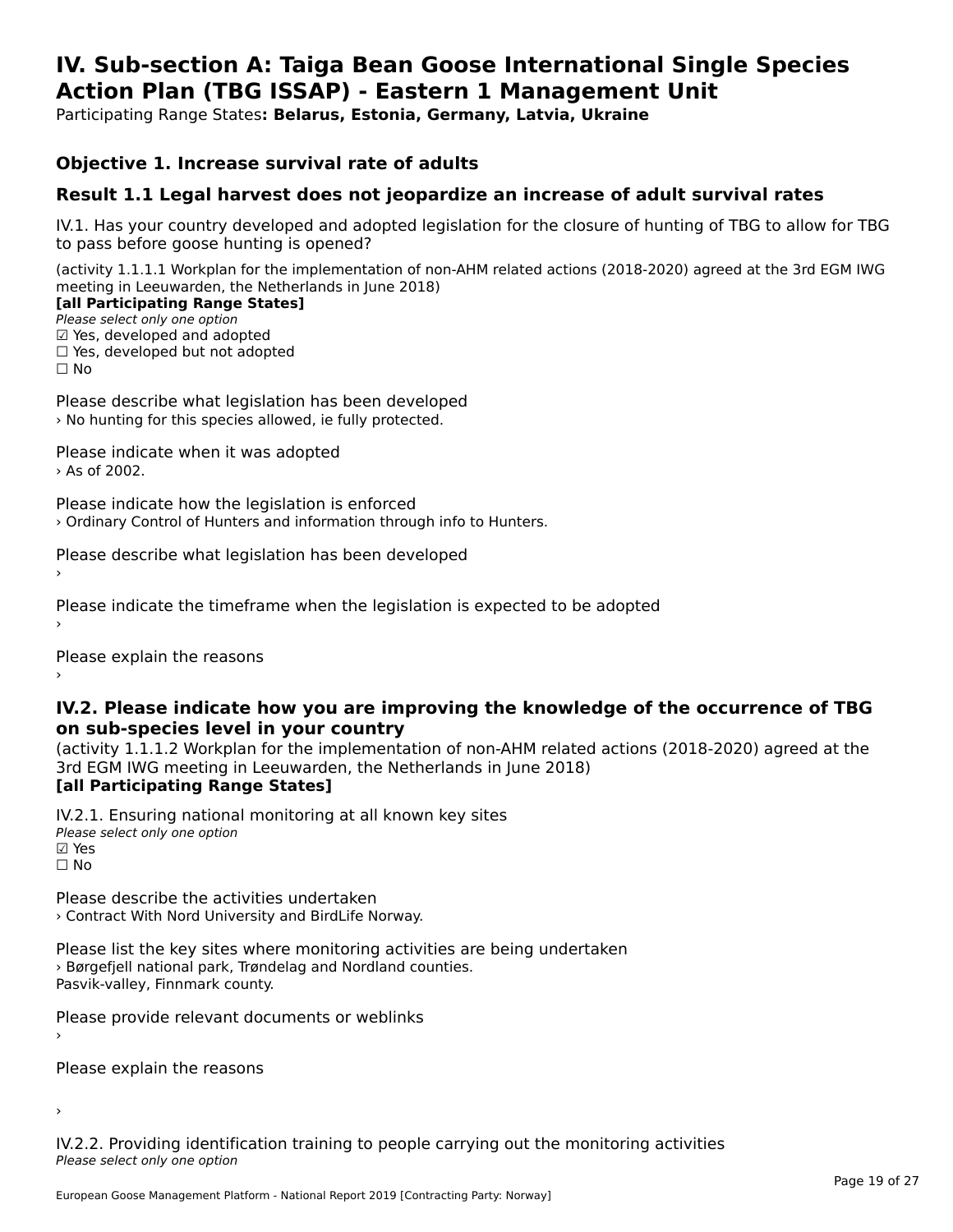| Y<br>L.<br>۰ |
|--------------|
| n            |

Please describe the activities undertaken›Please provide relevant identification materials or weblinks, if available Please explain the reasons › Expert bird watchers With no need. IV.2.3. Providing equipment to people carrying out the monitoring activities Please select only one option ☐ Yes☑ NoPlease describe the activities undertaken›Please provide relevant documents or weblinks Please explain the reasons › No need. IV.2.4. Carrying out a satellite/GPS tagging project on TBG in the wintering/staging areas Please select only one option☐ Yes☑ No Please describe the activities undertaken›Please provide relevant documents or weblinks Please explain the reasons › Planned in Pasvik area. IV.2.5. Any other relevant activities Please select only one option ☑ Yes☐ NoPlease describe the activities undertaken

› DNA from feathers and droppings collected in Børgefjell.

Please provide relevant documents or weblinks

# **Result 1.2 Illegal harvest is reduced to non-significant levels**

IV.3. Does your country implement an awareness-raising campaign for hunters to complement necessary legislation changes?

(activity 1.2.2.1 Workplan for the implementation of non-AHM related actions (2018-2020) agreed at the 3rd EGM IWG meeting in Leeuwarden, the Netherlands in June 2018) **[Only for Belarus and Ukraine]**

[Only for Belarus and Ukraine] Please select only one option

riease select only one option<br>□ Yes, an awareness-raising campaign is being implemented<br>□ No, but an awareness-raising campaign is under development

□ No, but an awareness-raising campaign is under development<br>□ N

 $\square$  No

Please indicate who is involved in the implementation (e.g. national NGOs, research institutes, etc.) › Through ordinary info to Hunters.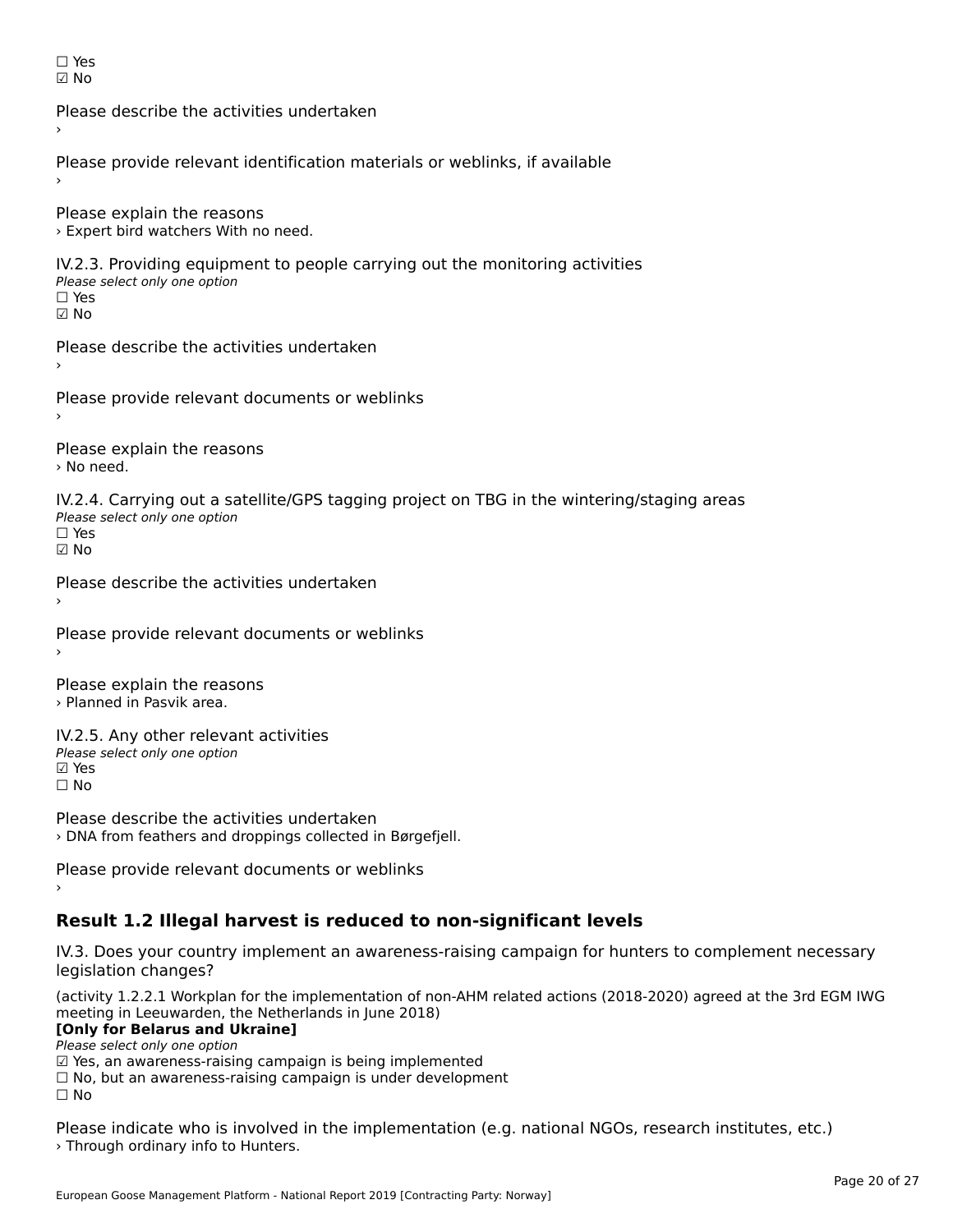Please provide brief details about the activities that are being implemented Please provide a weblink or upload more information on the campaign Does the campaign include guidance on identification of grey geese? **DOCS THE CAMPAIGN MCT**<br>Please select only one option ☑ NoPlease upload identification guides and provide weblinks Please provide further information, if available Please explain the reasons › Only through ID guides, e.g. books and through hunting education. Please indicate who is in charge of developing the campaigns Please provide information on when the development is expected to be finalized Please indicate when the implementation of the campaign is envisaged to start Please provide reasons why an awareness-raising campaign is not in place IV.4. Has special publication on the occurrence of the Taiga Bean Goose been produced and disseminated? (activity 1.2.2.2 Workplan for the implementation of non-AHM related actions (2018-2020) agreed at the 3rd EGM IWG **[Only for Ukraine] Please select only one option** *Please select only one option*<br>□ Yes produced and disseminated □ Tes produced and dissemmate<br>□ Yes, currently being produced  $\boxtimes$  No Please provide details on dissemination, upload publication or provide weblink Please provide details on the timeframe Please indicate who is in charge of producing the publication Please provide details on the dissemination plans Please explain the reasons › Not funded.**Other objectives and results as decided by the EGM IWG Reducing Taiga Bean Goose crippling**

### IV.5. Have you undertaken any activities to reduce TBG crippling rates?

(activity agreed at the 1st EGM IWG meeting in Kristianstad, Sweden in December 2016) **[all Participating Range States]** Please select only one option☐ Yes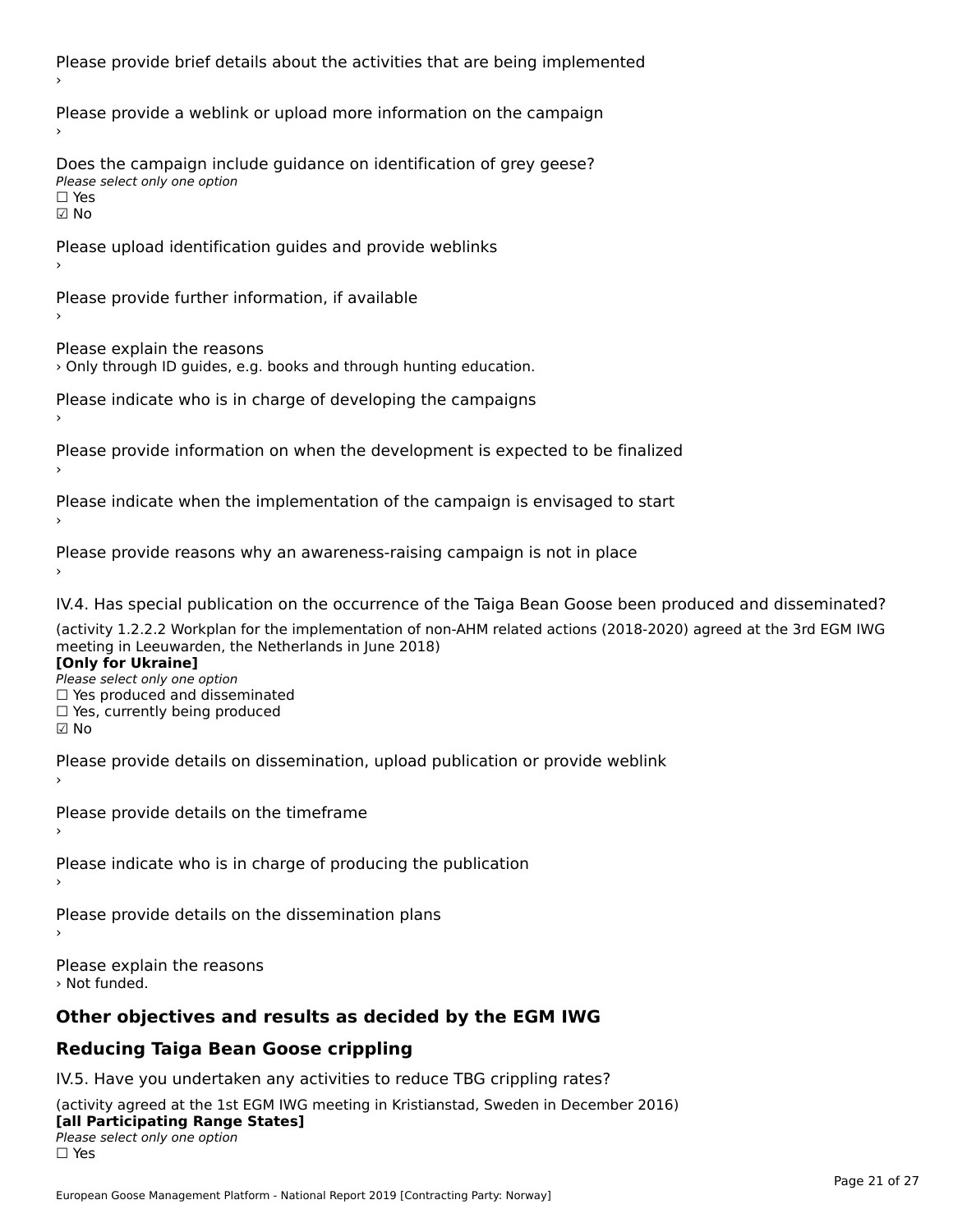☐ No☑ Not applicable

Please provide details on the activities

Please explain the reasons

Please explain the reasons › Protected and no hunt.

### **Raising identification skills and awareness amongst hunters**

IV.6. Have training programmes to develop identification skills amongst hunters been organized by national rv.o. riave training pro<br>hunting associations?

(activity agreed at the 1st EGM IWG meeting in Kristianstad, Sweden in December 2016) **[all Participating Range States] Fair T articipating Range**<br>Please select only one option

☐ No□ Not applicable

Please provide more information on the training programmes › Through ID guides and hunting education.

Have the training programmes been developed in cooperation with BirdLife partners and other conservation NGOs? Please select only one option☐ Yes

☑ No

›

Please provide a list of cooperating partners

Please provide more information of detailed activities with partners

Please upload any relevant materials

Please provide weblinks

Please explain the reasons

Please explain the reasons›

Please explain the reasons

# **Optionally, please provide any other information related to the implementation of the TBG ISSAP**

Please provide information here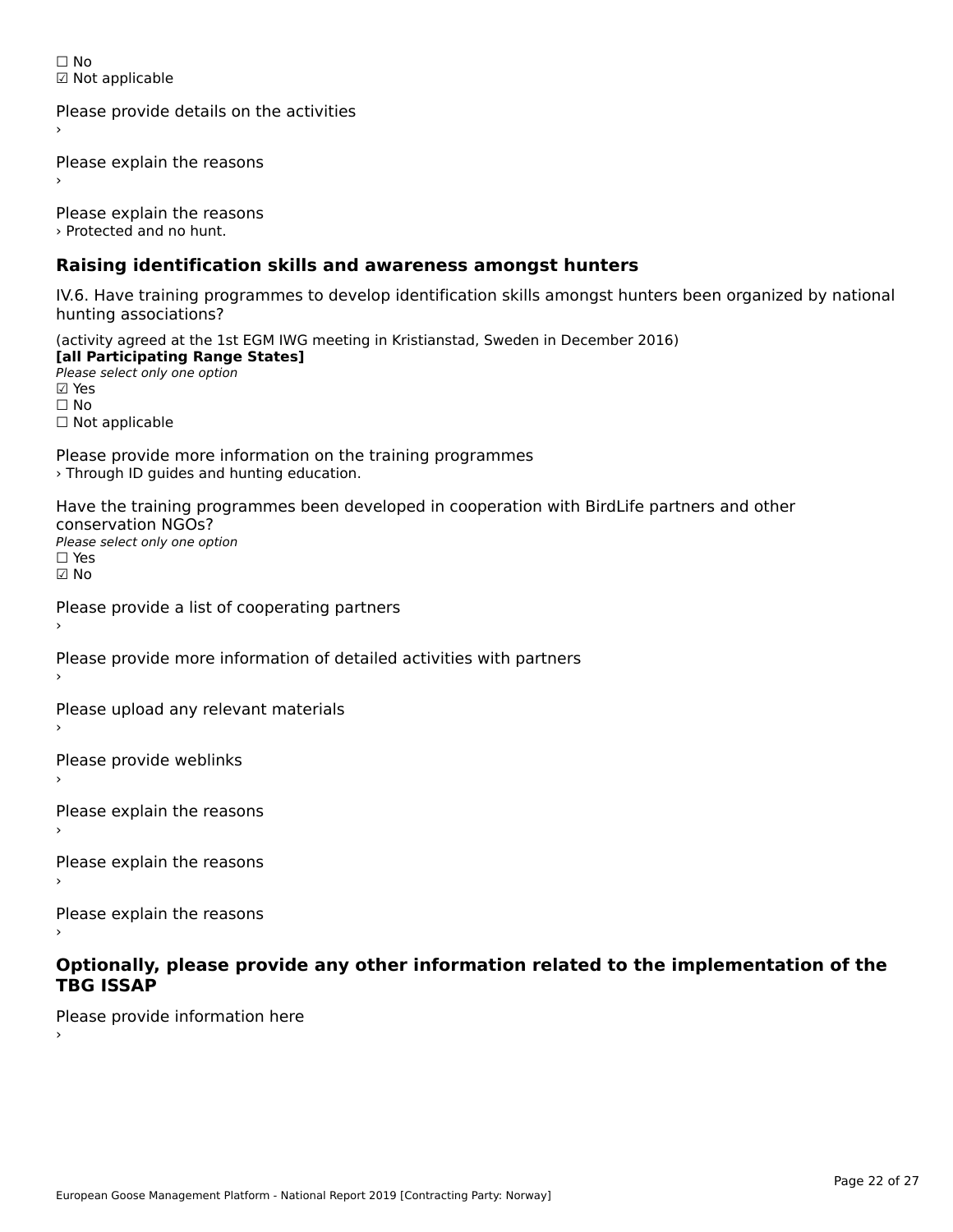# **V. Sub-section B: Taiga Bean Goose International Single SpeciesAction Plan (TBG ISSAP) - Western and Central Management Units**

Participating Range States: **Denmark**, **Finland**, **Norway, Sweden**, **UK**

# **Objective 1 Increase survival rate of adults**

### **Result 1.2 Illegal harvest is reduced to non-significant levels**

V.1. Is TBG shooting investigated in north-east Jutland and Zealand?

(activity 1.2.2.1 Workplan for the implementation of non-AHM related actions (2018-2020) agreed at the 3rd EGM IWG meeting in Leeuwarden, the Netherlands in June 2018) **[Only for Denmark] LOTTLY TOT DETITIONS**<br>Please select only one option

*riease*<br>□ Yes<br>□ No

Please indicate what activities have been undertaken›

Please provide results, relevant publications and weblinks ›

Please explain the reasons

#### **Result 1.3: Impact of huntable native predators in breeding and moulting areas is reduced**

V.2. Are annual campaigns undertaken amongst hunters in the breeding areas to strengthen fox v.z. Are annual campaigns und<br>management in your country?

(activity 1.3.1.1 Biannual Taiga Bean Goose implementation plan agreed at the 1st EGM IWG meeting in Kristianstad, Sweden in December 2016)

**[Only for Finland]** Please select only one optionriease<br>□ Yes ים וכ<br>⊡ No

Please list the areas where the campaigns are being undertaken

Please list the hunting associations involved

Please provide any other relevant details and weblinks ›

Please explain the reasons›

V.3. Has fox management in northernmost Finland been further strengthened by the Finnish Wildlife v.5. Has fox management in northernmost F<br>Agency and the Forestry and Parks Service?

(activity 1.3.1.2 Biannual Taiga Bean Goose implementation plan agreed at the 1st EGM IWG meeting in Kristianstad, Sweden in December 2016) Sweden in December 2016)

[Only for Finland]

**Please select only one option** □ Yes<br>□ No

Please explain what activities have taken place

Please provide results, relevant publications and weblinks ›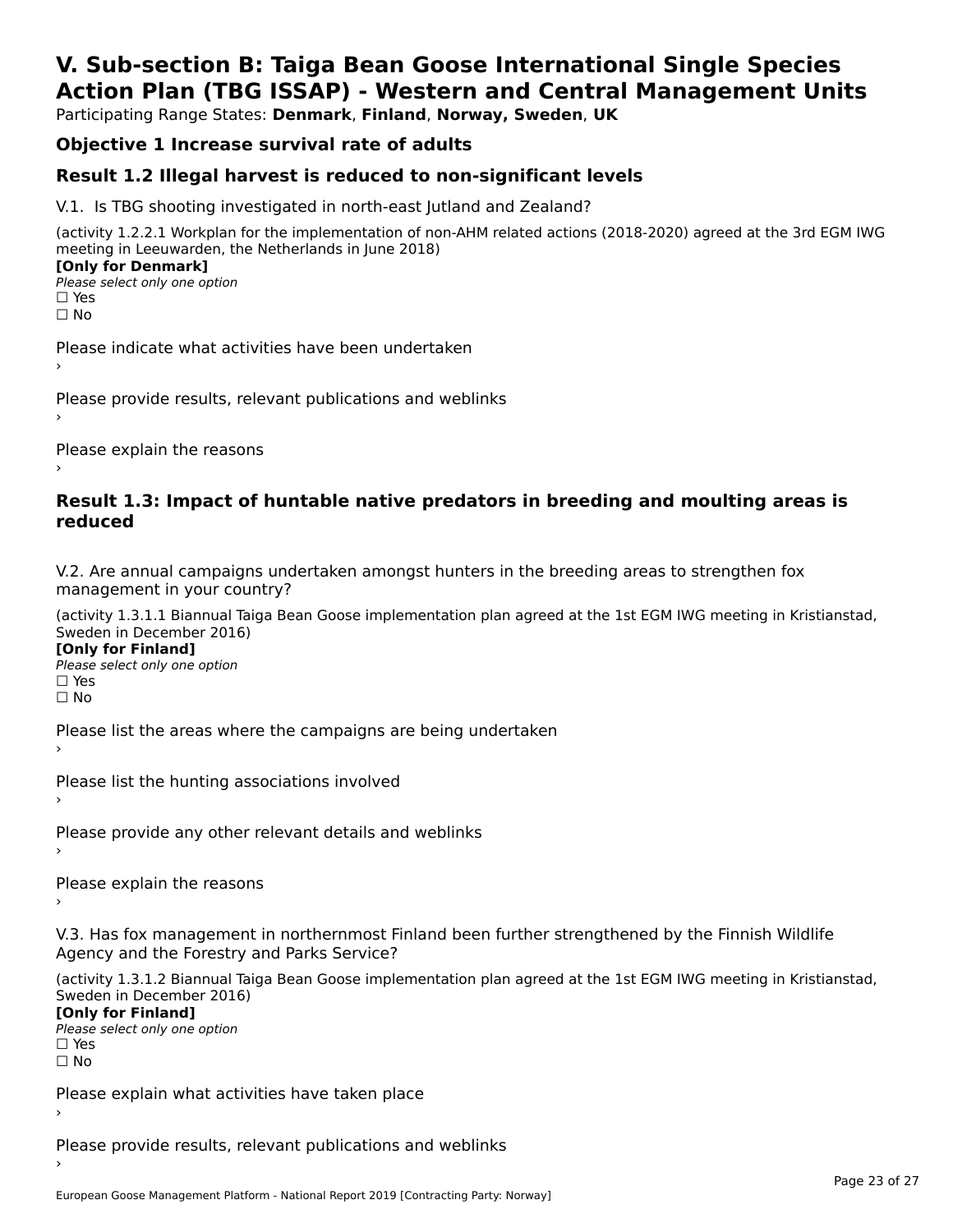# **Result 1.4: Impact of alien predators in breeding and moulting areas is reduced**

V.4. Does your country implement programmes for the eradication of the raccoon dog?

(activity 1.4.1.1 Workplan for the implementation of non-AHM related actions (2018-2020) agreed at the 3rd EGM IWG meeting in Leeuwarden, the Netherlands in June 2018) **[Only for Finland and Sweden]**

**Please select only one option** 

□ Yes<br>□ No

Please provide details about the eradication programme(s) (scope, implementing entities, etc.)

Please provide details on the effectiveness of the programmes

Please provide an update on the current status of the raccoon dog

Please explain the reasons

#### **Objective 2. Increase reproductive rates**

#### **Result 2.2: Intraspecific competition in spring staging areas is reduced**

V.5. Please provide updates on the implementation of the "fields for geese" programme

(activity 2.2.1.1 Workplan for the implementation of non-AHM related actions (2018-2020) agreed at the 3rd EGM IWG meeting in Leeuwarden, the Netherlands in June 2018) Loury for Swedent

V.6. Please provide information on the continuation and implementation of the "unharvested-fields-forbirds" programme (within the Common Agricultural Policy)birds" programme (within the Common Agricultural Policy)

(activity 2.2.1.2 and 2.2.1.3) **[Only for Finland]** ›

#### **Objective 3. Stop ongoing loss, fragmentation and degradation of habitats, and restore lost, fragmented and degraded habitats**

#### **Result 3.1: Impact of forestry works is reduced**

V.7. Have working models been developed for wildlife-friendly forest management?

(activity 3.1.1.1 Workplan for the implementation of non-AHM related actions (2018-2020) agreed at the 3rd EGM IWG meeting in Leeuwarden, the Netherlands in June 2018)

#### **[Only for Finland]**

**Please select only one option** □ Yes<br>□ No

Please provide details on the working models developed

Are these models being implemented? ∩ne enese moders being<br>Please select only one option □ Yes<br>□ No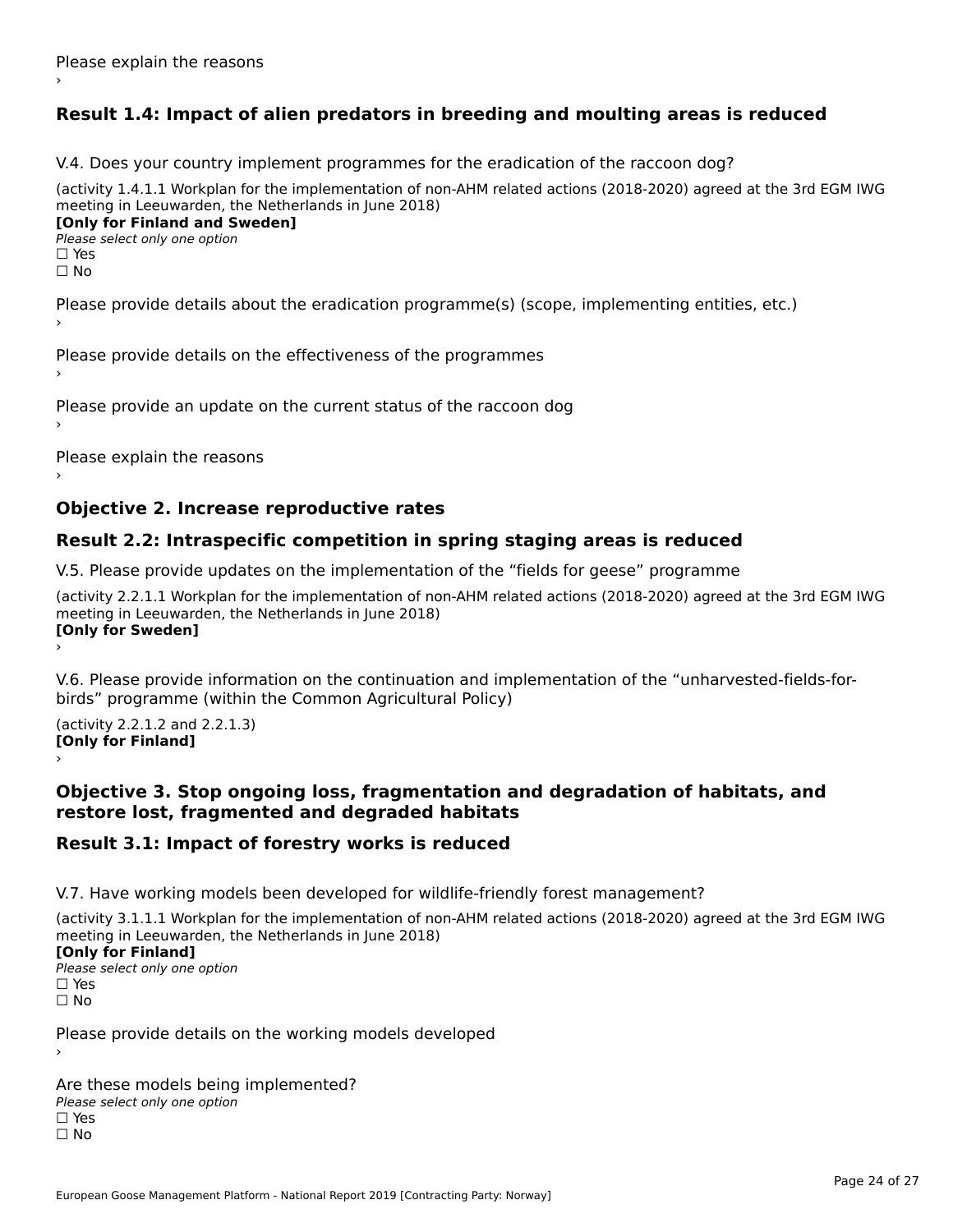Please provide more information on the progress Have these models been promoted to reach forest owners? ∩ave these models bee<br>Please select only one option □ Yes<br>□ No Please provide more information›Please explain the reasons ›Have these models been promoted to reach forest corporations? ∩ave these models bee<br>Please select only one option

□ Yes<br>□ No

Please provide more information

Please explain the reasons ›

Please explain the reasons

Please explain the reasons›

V.8. Please indicate the implementation progress to reach the annual goals for mire restoration

(activity 3.1.2.1 Workplan for the implementation of non-AHM related actions (2018-2020) agreed at the 3rd EGM IWG meeting in Leeuwarden, the Netherlands in June 2018)

#### **[all Participating Range States]**

› A ban on draining of mires has been adopted by the Government in Norway.

Some funds are available for repair and restoration of mires. Not sure if this is of relevance to the TBG.

#### **Result 3.3: Breeding, staging and wintering habitats are not further lost due to oil andgas or renewable energy developments**gas or renewable energy developments

V.9. Are you monitoring the collision risk posed by renewable energy developments to TBG close to the Special Protection Areas, identified as their important wintering sites?

(activity 3.3.1.1 Workplan for the implementation of non-AHM related actions (2018-2020) agreed at the 3rd EGM IWG meeting in Leeuwarden, the Netherlands in June 2018)

**[only for Denmark and other Range States as applicable] Please select only one option** □ Yes<br>□ No

Please provide information on the relevant actions that have been undertaken ›

Please provide any results, if available

Please explain the reasons

# **Result 3.4: Impact of agriculture on natural Taiga Bean Goose habitats is minimized**

V.10. Has the area of managed coastal grasslands under the Common Agricultural Policy (CAP) increased in

(activity 3.4.1.1 Workplan for the implementation of non-AHM related actions (2018-2020) agreed at the 3rd EGM IWG meeting in Leeuwarden, the Netherlands in June 2018)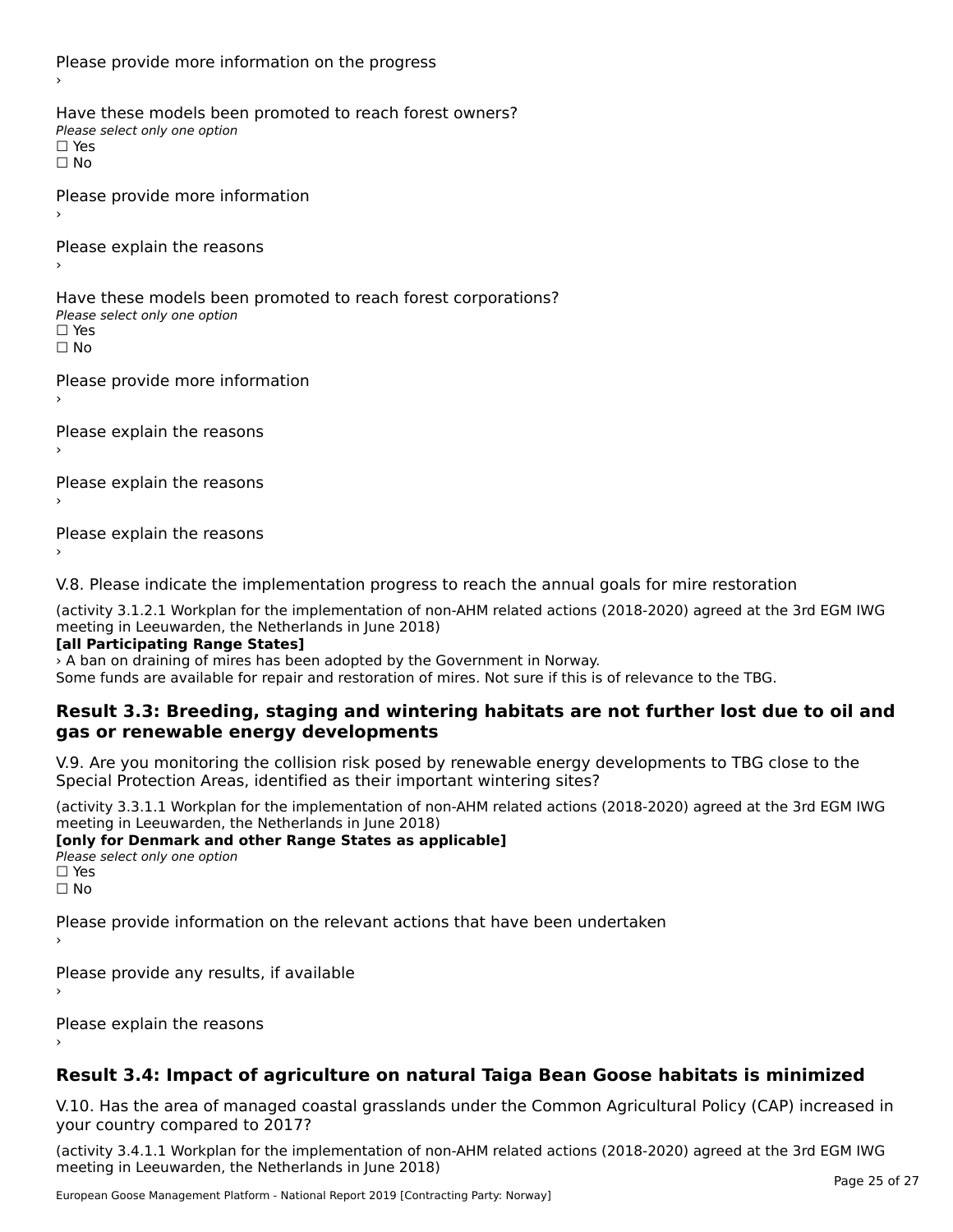#### **[only for Finland]**

**Please select only one option** ים וכ∍<br>⊡ No

Please indicate the size of the total area›

Please indicate the additional area managed since the beginning of 2017

Please describe the activities undertaken on grassland management

Please upload relevant documentation and provide weblinks

Please explain the reasons

#### **Other objectives and results as decided by the EGM IWG**

#### **Review factors possibly contributing to rapid declines in eastern England and implement appropriate management responses**implement appropriate management responses

V.11. Have possible factors causing population declines in eastern England been reviewed?

(activity 3.4.2. Workplan for the implementation of non-AHM related actions (2018-2020) agreed at the 3rd EGM IWG meeting in Leeuwarden, the Netherlands in June 2018) **[only for UK]** Please select only one optionriease<br>□ Yes □ Yes<br>□ No

Please describe those factors and provide further information as available

Are appropriate management responses to these factors being implemented? Please select only one option □ Yes<br>□ No

Please provide information on the activities implemented

Please provide information about the main achievements and results

Please explain the reasons

Please explain the reasons

# **Reducing Taiga Bean Goose crippling**

V.12. Have you undertaken any activities in the past three years to reduce TBG crippling rates?

(activity agreed at the 1st EGM IWG meeting in Kristianstad, Sweden in December 2016)

**[all Participating Range States] Law Tarticipating Range**<br>Please select only one option □ Yes<br>□ No

☑ Not applicable

Please provide details on the activities